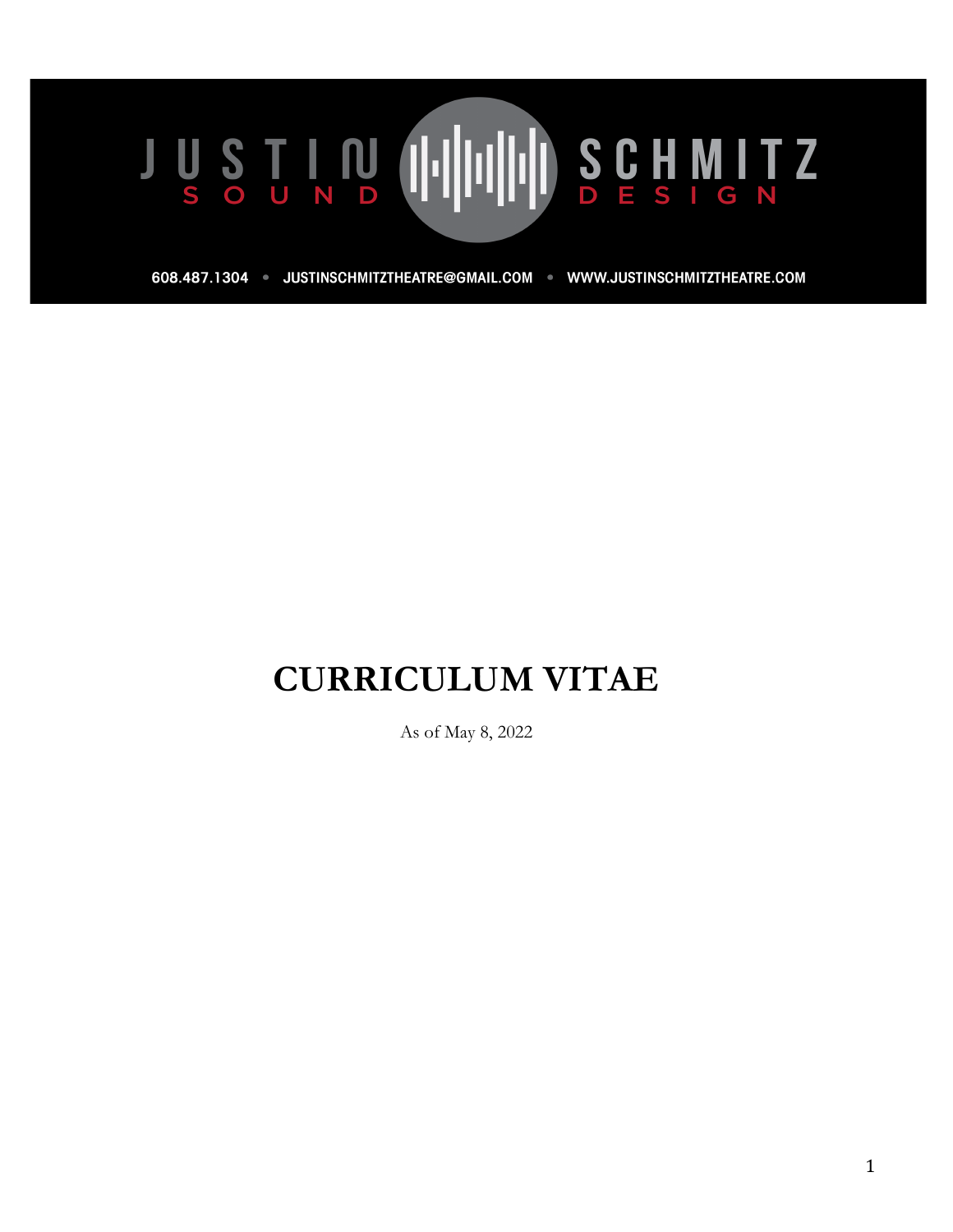# **EMPLOYMENT**

### **Professional Experience**

2011 – Current Freelance Sound Designer

- 2011 Current Freelance Stage Manager
- 2018 Current. Drag Queen/Performer
- 2017 2020 Assistant Stage Manager (On Trial Associates)
- 2015 2016 Resident Assistant Sound Designer, Theater J
- 2015 2016 The John F. Kennedy Center for the Performing Arts and the Kenan Institute Fellowship
- 2014 The Cirkus Theatre Projects, The University of North Carolina and Cirque Du Soleil
- 2013 Chautauqua Theatre Company Sound Design Fellowship
- 2013 Sound Designer, Black Rep Theatre Company of North Carolina
- 2011 John F. Kennedy Center For the Performing Arts American College Theatre Festival Fellowship with The Orchard Project
- 2011 Core Company Member The Orchard Project
- 2010 Audio Technician The Utah Shakespeare Festival
- 2007 Stage Manager The Pump House Regional Arts Center
- 2007 2010 Stage Manager Annett Recital Hall Senior Voice Concert Series

### **Academic Experience**

- 2015 Current: Guest Alumni Lecturer and Associate for The John Kennedy Center's American College Theatre Festival Sound Design Workshops and Master Classes.
- 2018 Current Round House Theatre Company Sound Design Mentor (The Sarah Plays)
- 2018 Current Signature Theatre Company Sound Designer Signature In The Schools (10 high schools)
- 2015 Current Guest Lecturer and Artist at The University of Maryland
- 2015 Current Guest Lecturer and Artist Gallaudet University (Deaf Sound Design for Deaf Theatre)
- 2015 Current Guest Artist Catholic University of America
- 2011 Current Freelance Sound Designer and Composer
- 2013 2014 University of North Carolina School of the Arts Teacher's Assistant/Script Analysis for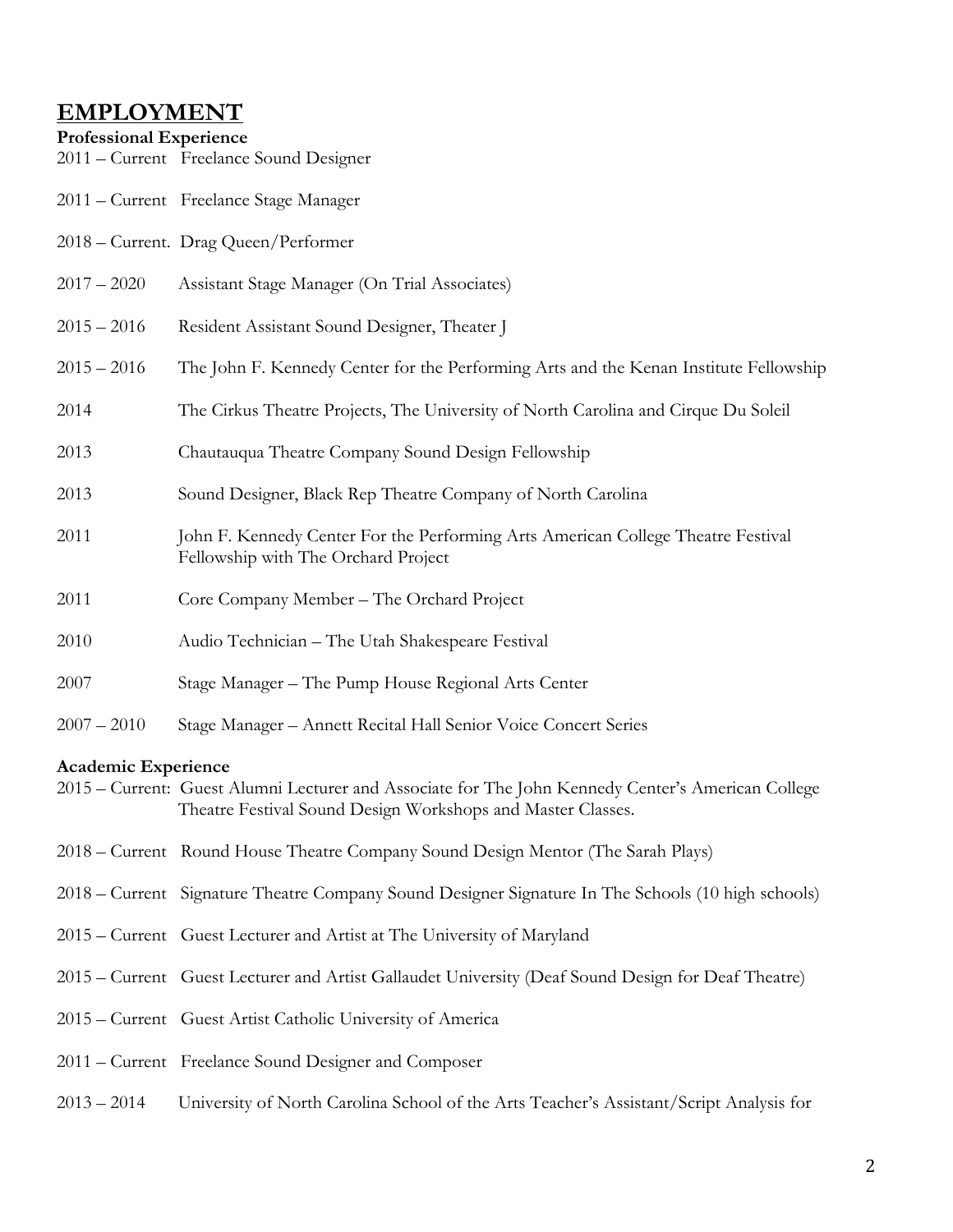Sound Design Education

- 2013 Guest Lecturer for Sparta High School's Technical Training Program
- 2002 2013 Madrigal Director and Choreographer, Sparta High School
- 2002 2014 Lighting Designer, Sparta High School
- 2002 2014 Sound Designer, Sparta High School
- 2002 2014 Scenic Designer, Sparta High School
- 2002 2015 Technical Theatre Advisor Sparta Area School District

# **HONORS AND AWARDS**

| 2022          | Rada Distinguished Alumni Award – The University of Wisconsin – La Crosse                                                                                                                     |
|---------------|-----------------------------------------------------------------------------------------------------------------------------------------------------------------------------------------------|
| 2018          | Helen Hayes Nomination: The Wild Party Constellation Theatre Company                                                                                                                          |
| 2017          | Helen Hayes Nomination: I Call My Brothers Forum Theatre Company                                                                                                                              |
| 2017          | Carnegie Hall performance with the UW-La Crosse Alumni Choir                                                                                                                                  |
| $2015 - 2016$ | The John F. Kennedy Center for the Performing Arts and William R. Kenan Fellowship                                                                                                            |
| 2015          | Special onstage appearance with Carol Burnett in Laughter and Reflection, an Evening with Carol<br><b>Burnett</b>                                                                             |
| 2014          | The Cirkus Theatre Projects, in conjunction with Cirque Du Solei                                                                                                                              |
| 2013          | Best Lighting Design of a Musical - Sparta High School: Footloose                                                                                                                             |
| 2013          | Sound Design Fellowship: Chautauqua Theatre Company                                                                                                                                           |
| 2011          | The Kennedy Center's American College Theatre Festival<br>National Fellowship with The Orchard Project.                                                                                       |
| 2011          | Region III Best Realized Sound Design Award<br>The Kennedy Center's American College Theatre Festival Region III                                                                              |
| 2011          | Certificate of Merit for Realized Stage Management<br>The Kennedy Center's American College Theatre Festival Region III<br>Dirty Rotten Scoundrels at The University of Wisconsin - La Crosse |
| 2010          | Certificate of Merit Realized Sound Design<br>The Kennedy Center's American College Theatre Festival Region III<br>Eurydice at The University of Wisconsin - La Crosse                        |
| 2010          | University of Wisconsin - La Crosse Undergraduate Research Grant Recipient                                                                                                                    |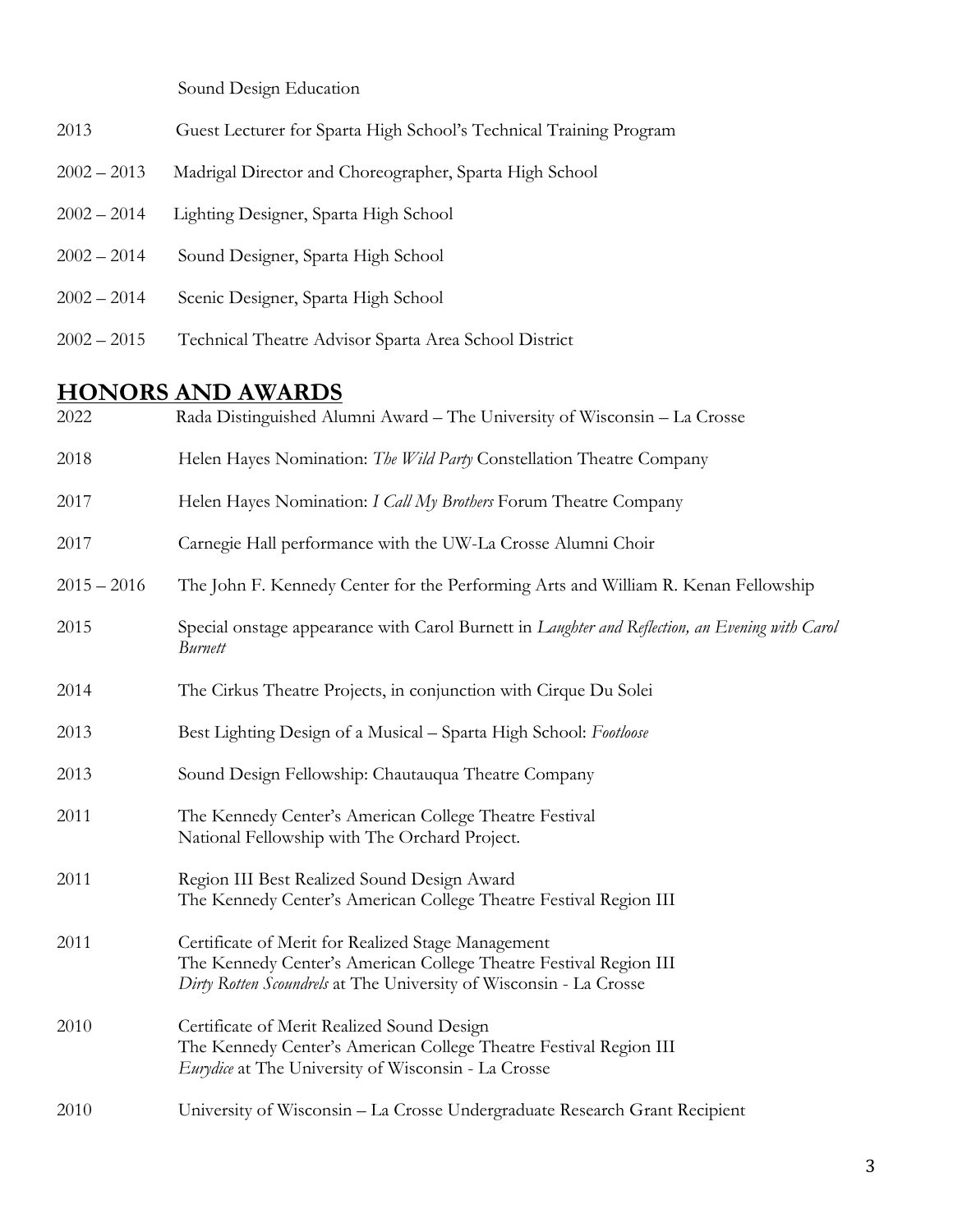*Lend Me a Tenor, A Study of LED Lighting*  2008 Certificate of Merit Realized Sound Design The Kennedy Center's American College Theatre Festival Region III  *A Midsummer Night's Dream* at The University of Wisconsin - La Crosse 2008 Certificate of Merit Realized Sound Design The Kennedy Center's American College Theatre Festival Region III  *The Diary of Anne Frank* at The University of Wisconsin - La Crosse 2007 Certificate of Merit Realized Sound Design The Kennedy Center's American College Theatre Festival Region III *Inspecting Carol* at The University of Wisconsin - La Crosse 2007 University of Wisconsin – La Crosse Undergraduate Research Grant Recipient *The Research and Development of Directing a One-Act Production* 2006 - 2011 University of Wisconsin – La Crosse Dean's List 8 Semesters 2006 - 2011 University of Wisconsin – La Crosse Scholarships Drecktrah (3 Years) Marie Toland (1 Year) Robert Vaught (1 Year) Doris Fuca (1 Year) Richard Tinapp (1 Year)

# **SERVICE and CONTRIBUTIONS**

### **National Professional Organization Memberships**

| 2015 – Current Theatrical Sound Designers and Composers Association (TSDCA) |
|-----------------------------------------------------------------------------|
| Professional Member (2018 – Current)                                        |
| Early Career Member (2015 - 2018)                                           |

- 2014 Current The International Alliance of Stage Employees (IATSE) United Scenic Artists Local 829 (2017 – Current) (USA LOCAL 829) Local 635 (2014 – 2015)
- 2011 Current United States Institute for Theatre Technology (USITT) Current Membership: Professional Member Previous Membership: Student (2006-2015) Early Career (2015-2018)
- 2002 Current DECA An organization of Marketing Students Current Membership: Lifetime Alumni Previous Membership: State Officer 2005-2006 Student Member 2002-2006

# **Local Professional Organization Memberships**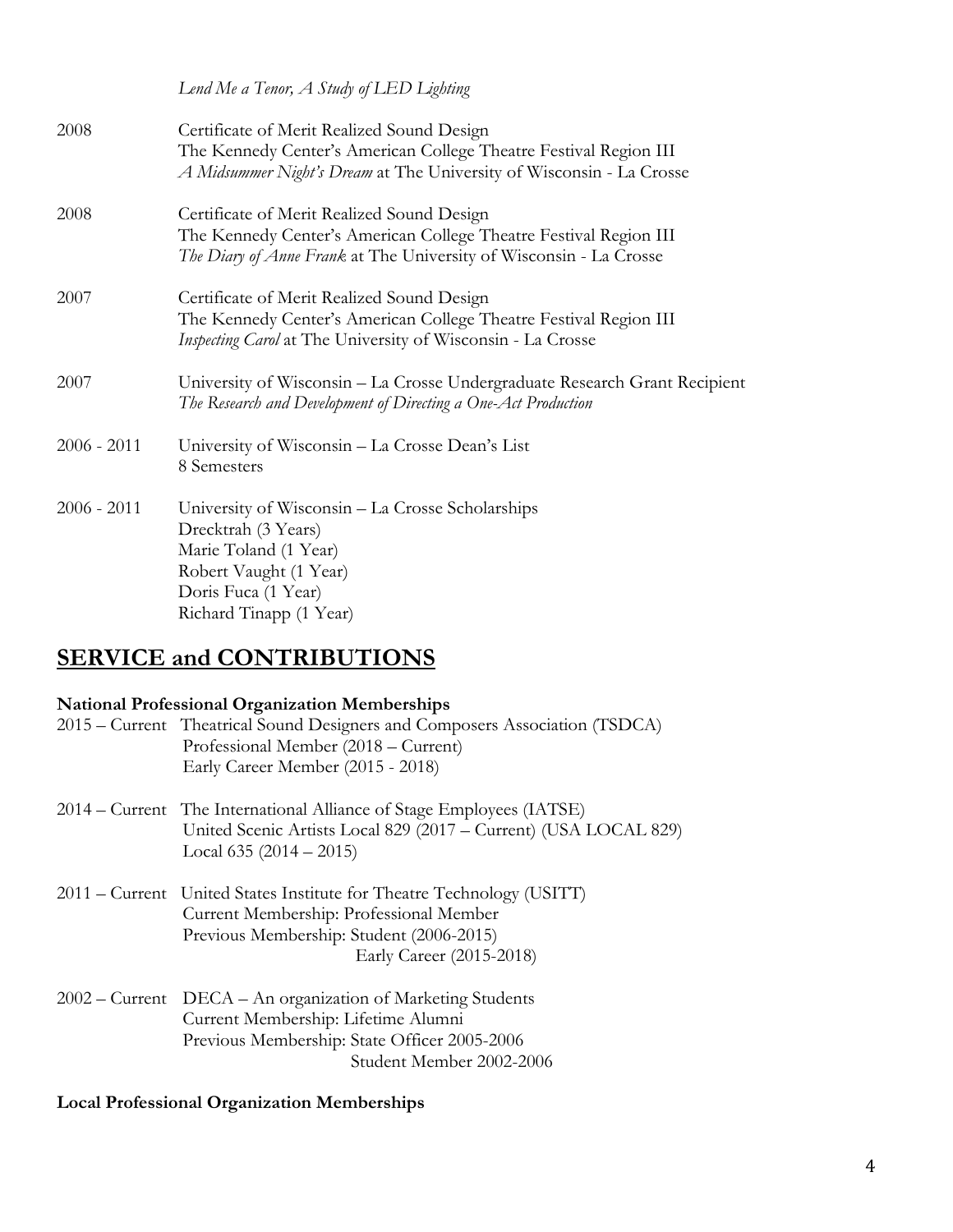|                                               | 2014 – Current Friends of Chautauqua Theatre                                                                                                                                                 |
|-----------------------------------------------|----------------------------------------------------------------------------------------------------------------------------------------------------------------------------------------------|
|                                               | 2001 – Current Sparta Area Cancer Society                                                                                                                                                    |
|                                               | 2001 - Current Tomah Area Cancer Society                                                                                                                                                     |
| $1988 -$ Current                              | Dairyland Super National Truck and Tractor Pull Advertising and Hospitality Division                                                                                                         |
| <b>Selected Committee</b><br>$2018 -$ Current | Young Workers Committee USA Local 829<br>Mid Atlantic Region Exam Committee USA Local 829                                                                                                    |
| $2018 -$ Current                              | Friends of Chautauqua Theatre Company Board (Co-VP Community)                                                                                                                                |
| $2017 - 2019$                                 | Activities Committee - TSDCA                                                                                                                                                                 |
| $2014 - 2016$                                 | Battery Vampire Kick-Starter Launch Committee, Winston-Salem NC                                                                                                                              |
| <b>Additional Contributions</b>               | 2019 – Current The Stage Door Project (Helping DC's Theatre Employees with Mental Health)                                                                                                    |
|                                               | 2017 – Current Sound Designer with Gallaudet University creating a new type of audio design for the Deaf and<br>Hard of Hearing Communities using frequency wave distortion and enhancement. |
|                                               |                                                                                                                                                                                              |

2015 and 2016 Sound Design of The White House's Halloween Celebration

# **CREATIVE ACTIVITY**

**Performance, Activity, or Other**

# **Sound Design**

|    | Production                               | <b>Venue</b>               | <b>Director</b>        | Year |
|----|------------------------------------------|----------------------------|------------------------|------|
| Λ. | Jennifer, Who Is Leaving                 | Round House Theatre        | Morgan Gould           | 2023 |
|    | Fun Home                                 | Salisbury University       | TBA                    | 2023 |
|    | Naked Mole Rat Gets Dressed              | <b>Imagination Stage</b>   | Kate Bryer             | 2022 |
|    | <i>Litney</i>                            | St.Louis Black Rep Theatre | Ron Himes              | 2022 |
|    | A Midsummer Night's Dream                | NextStop Theatre Company   | Christopher Richardson | 2022 |
|    | Suddenly Last Summer                     | Catholic University        | Eleanor Holdridge      | 2022 |
|    | Mamma Mia!                               | Salisbury University       | <b>Blake Harris</b>    | 2022 |
|    | <b>Gallaudet University Spring Dance</b> | Gallaudet University       | Susan Gill-Doleac      | 2022 |
|    | Don't Let Pigeon Drive The Bus<br>(Tour) | The Kennedy Center's TYA   | Jerry Whiddon          | 2022 |
|    | P.Nokio                                  | <b>Imagination Stage</b>   | Tony Thomas            | 2022 |
|    | A Christmas Carol                        | Olney Theatre Center       | Jason King Jones       | 2021 |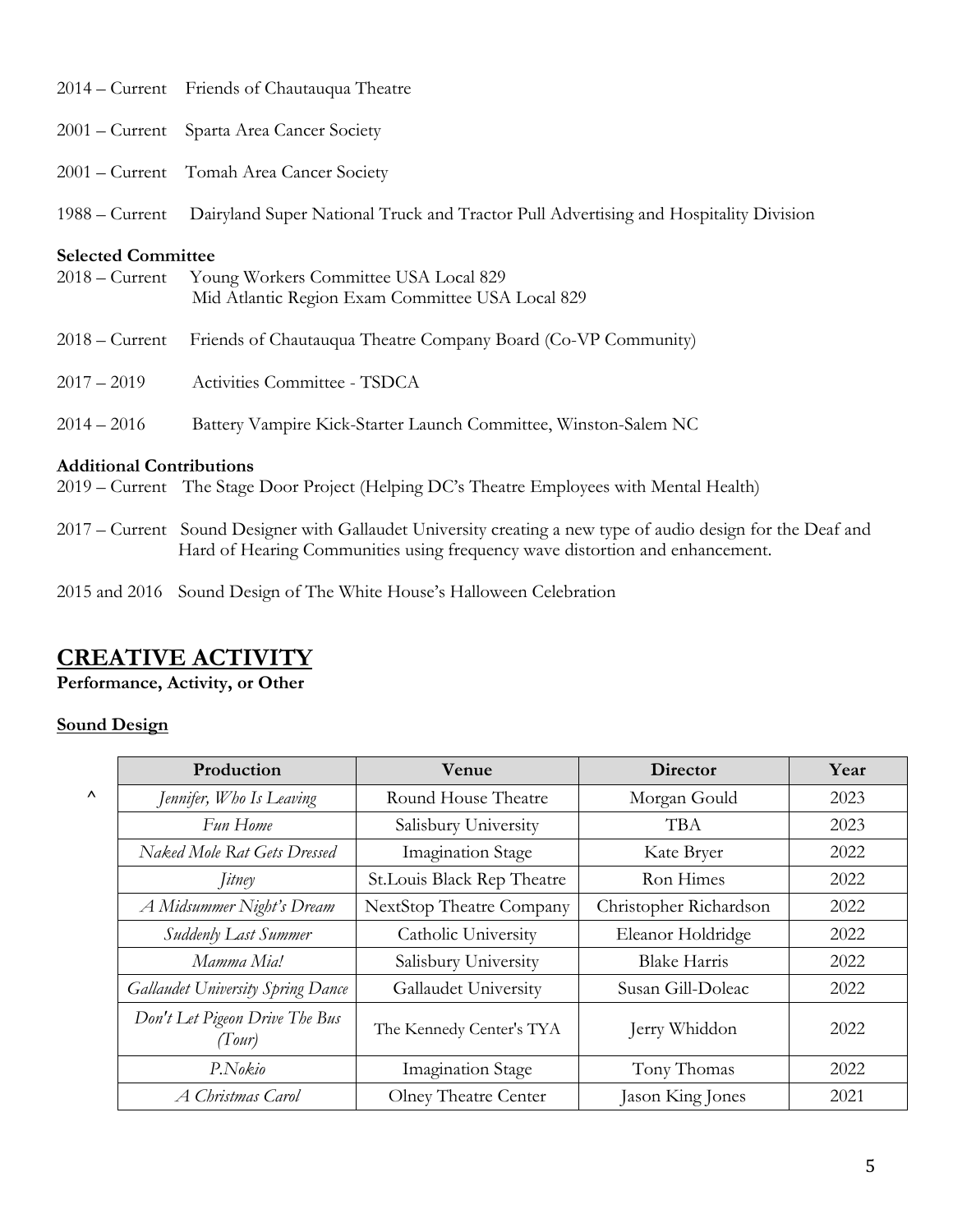|                       | I Dream                                       | Opera Carolina                                          | James Meena, Tom<br>Diamond, Michael<br>Baumgartner | 2021      |
|-----------------------|-----------------------------------------------|---------------------------------------------------------|-----------------------------------------------------|-----------|
|                       | <b>ISM</b>                                    | Visionaries of The Creative<br>Arts (VOCA)              | Michelle Banks                                      | 2021      |
|                       | Cabaret                                       | Georgetown University                                   | Maya Roth                                           | 2021      |
|                       | The Madness Of Poe                            | Synetic Theatre Company                                 | Paata Tsikurishvili                                 | 2021      |
|                       | Working                                       | The Labor Heritage<br>Foundation                        | Shanara Gabrielle                                   | 2021      |
|                       | Corduroy                                      | <b>Imagination Stage</b>                                | Kate Bryer                                          | 2021      |
| Λ                     | Children Of Medea                             | <b>Constellation Theatre</b>                            | Allison Stockman                                    | 2021      |
|                       | The Snow Queen                                | <b>Imagination Stage</b>                                | Janet Stanford                                      | 2020      |
|                       | <b>She Kills Monsters</b>                     | The University of<br>Wisconsin-La Crosse                | Greg Parmeter                                       | 2020      |
|                       | The Rover                                     | Georgetown University                                   | Maya Roth                                           | 2020      |
|                       | Twelfth Night                                 | Gallaudet University                                    | Ethan Sinnott                                       | 2020      |
|                       | A Raisin In The Sun                           | Visionaries of The Creative<br>Arts (VOCA)              | Michelle Banks                                      | 2020      |
| $\boldsymbol{\wedge}$ | Move! The works of Isadora<br>Duncan to Today | The John F Kennedy<br>Center for the Performing<br>Arts | Cynthia Word                                        | 2020      |
|                       | Thumbelina                                    | <b>Imagination Stage</b>                                | Natsu Onoda Power                                   | 2020      |
|                       | Zomo The Rabbit                               | <b>Imagination Stage</b>                                | Raymond Caldwell                                    | 2020      |
| $\boldsymbol{\wedge}$ | Don't Let Pigeon Drive The Bus                | The Kennedy Center's TYA                                | Gerry Whiddon                                       | 2019-2020 |
| $\wedge$              | Don't Let Pigeon Drive The Bus<br>(Tour)      | The Kennedy Center's TYA                                | Gerry Whiddon                                       | 2020      |
|                       | On the Lawn                                   | Georgetown University and<br>LubDub Theatre Co          | Caitlin Cassidy and Geoff<br>Kanick                 | 2019      |
|                       | 1 Flew Over the Cuckoo's Nest                 | Gallaudet University                                    | Ethan Sinnott                                       | 2019      |
|                       | Flyin' West                                   | The University of Maryland                              | <b>Scot Reese</b>                                   | 2019      |
|                       | Little Shop of Horrors                        | <b>Constellation Theatre</b>                            | Nick Martin                                         | 2019      |
|                       | The Diary of Anne Frank                       | Olney Theatre Center                                    | Raymond Caldwell                                    | 2019      |
|                       | Don't Bother Me I Can't Cope                  | St.Louis Black Rep Theatre                              | Ron Himes                                           | 2019      |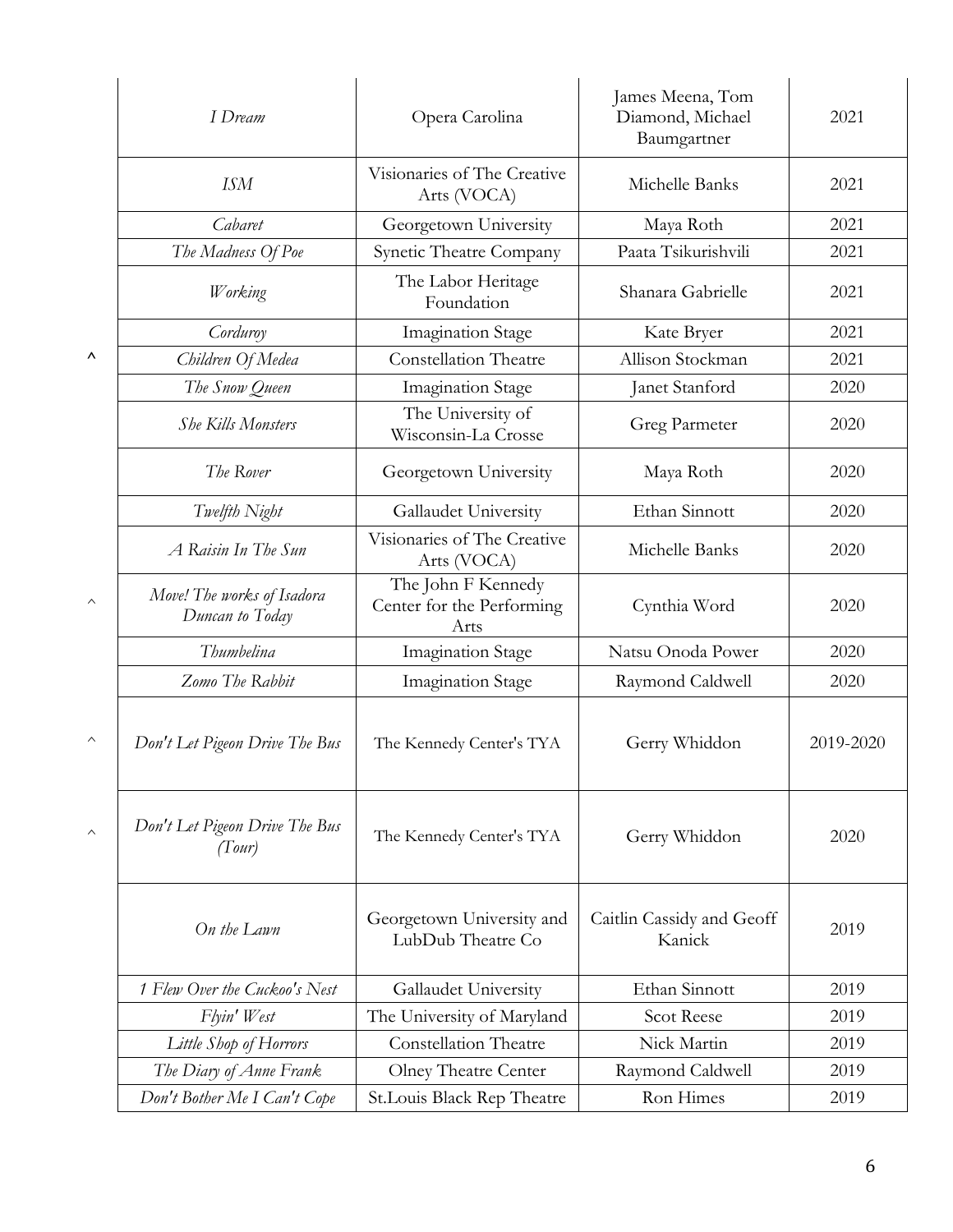|          | Walk Two Moons                                             | Olney Theatre Center                | Jenna Duncan      | 2019 |
|----------|------------------------------------------------------------|-------------------------------------|-------------------|------|
|          | As You Like It                                             | Olney Theatre Center                | Jason King Jones  | 2019 |
|          | Nina Simone: Four Women                                    | St.Louis Black Rep Theatre          | Ron Himes         | 2019 |
|          | The Heidi Chronicles                                       | The University of Maryland          | <b>Scot Reese</b> | 2019 |
|          | Ken Ludweig's A Comedy of<br>Tenors                        | Olney Theatre Center                | Jason King Jones  | 2019 |
|          | The Spoken Word                                            | Signatrue In The Schools            | David Zoebell     | 2019 |
|          | The Adventures of Davy<br>Copperfield                      | <b>Imagination Stage</b>            | Janet Stanford    | 2019 |
|          | Anatole Mouse Magnifique!                                  | Imagination Stage                   | Tom Story         | 2019 |
| ∧        | Baggage                                                    | Gallaudet University                | Nikolya Sereda    | 2019 |
| $\wedge$ | MeJane, the Dreams and<br>Adventures of Young Jane Goodall | The Kennedy Center's TYA            | Aaron Posner      | 2018 |
|          | Miss Bennet Christmas at<br>Pemberly                       | Cincinnati Playhouse In<br>The Park | Eleanor Holdridge | 2018 |
|          | Little Shop of Horrors                                     | The University of Maryland          | Ron Himes         | 2018 |
|          | <b>TRAYF</b>                                               | Theater J                           | Derek Goldman     | 2018 |
|          | Robinhood                                                  | <b>Imagination Stage</b>            | Janet Stanford    | 2018 |
|          | A Raisin In The Sun                                        | Gallaudet University                | Michelle Banks    | 2018 |
|          | Gospel At Colonus                                          | WSC Avant Bard                      | Jennifer Nelson   | 2018 |
|          | The Knot                                                   | Catholic University                 | Kristin Clippard  | 2018 |
|          | River Like Sin                                             | Catholic University                 | Shanara Gabrielle | 2018 |
| $\ast$   | Familiar                                                   | Woolly Mammoth Theatre<br>Company   | Adam Immerwahr    | 2018 |
|          | Darius and Twig                                            | The Kennedy Center's TYA            | Eleanor Holdridge | 2018 |
|          | The Skin Of Our Teeth                                      | <b>Constellation Theatre</b>        | MaryHall Surface  | 2018 |
|          | The Last Night of Ballyhoo                                 | Theater J                           | Amber McGinnis    | 2017 |
|          | Candide                                                    | Gallaudet University                | Ethan Sinnot      | 2017 |
|          | Top Girls                                                  | Keegan Theatre                      | Amber McGinnis    | 2017 |
| ∧        | MeJane, the Dreams and<br>Adventures of Young Jane Goodall | The Kennedy Center's TYA            | Aaron Posner      | 2017 |
|          | Antigone                                                   | The University of Maryland          | Lisa Nathans      | 2017 |
| $\ast$   | The Wild Party                                             | <b>Constellation Theatre</b>        | Allison Stockman  | 2017 |
|          | <b>Broken Glass</b>                                        | Theater J                           | Aaron Posner      | 2017 |
|          | King Lear                                                  | WSC Avant Bard                      | Tom Pruitt        | 2017 |
| ∧        | Forgotten Kingdoms                                         | Rorschach Theatre                   | Cara Gabriel      | 2017 |
|          | Bunnicula                                                  | Gallaudet University                | Cheryl Lindquist  | 2017 |
|          | Gospel At Colonus                                          | WSC Avant Bard                      | Jennifer Nelson   | 2017 |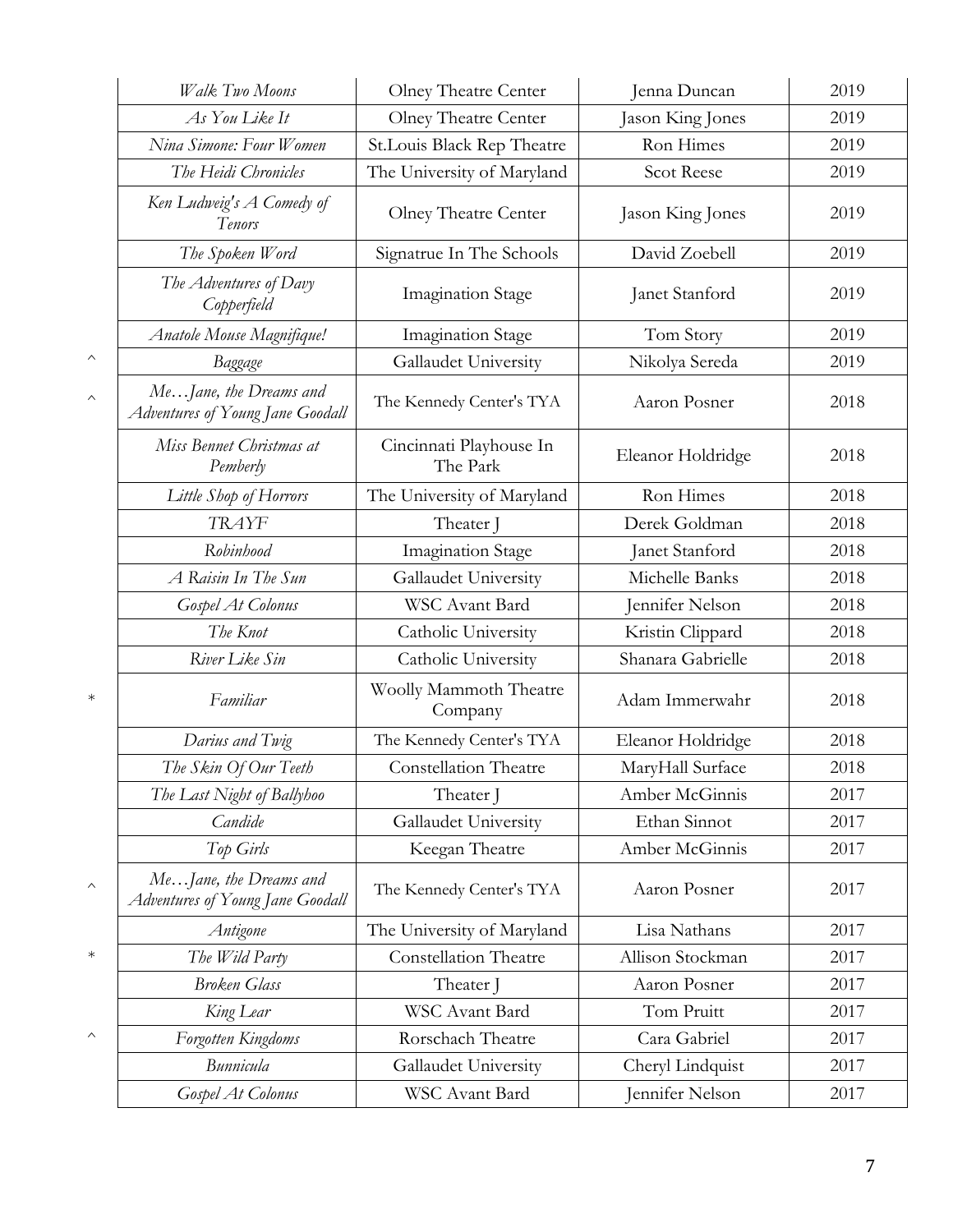|                         | The How And the Why                                | Theater J                                               | Shirley Serotsky   | 2017      |
|-------------------------|----------------------------------------------------|---------------------------------------------------------|--------------------|-----------|
| $\widehat{\phantom{1}}$ | Darius and Twig                                    | The Kennedy Center's TYA                                | Eleanor Holdridge  | 2017      |
| $\wedge$                | I Want to Fucking Tear You<br>Apart                | Studio Theatre                                          | Morgan Gould       | 2017      |
|                         | The Wild Party                                     | The University of Maryland                              | <b>Scot Reese</b>  | 2016      |
|                         | <b>Bloody Poetry</b>                               | Catholic University                                     | Gregg Henry        | 2016      |
| $\ast$                  | I Call My Brothers                                 | Forum Theatre                                           | Michael Dove       | 2016      |
|                         | The Call                                           | University of Maryland, UMD                             | Eleanor Holdridge  | 2016      |
|                         | The Pillowman                                      | Forum Theatre                                           | Yury Urinov        | 2016      |
| $\wedge$                | Georgie                                            | Signature Theatre                                       | Eric Schaeffer     | 2016      |
|                         | <b>Stars of David</b>                              | Theater J DCJCC                                         | Shirley Serotsky   | 2015      |
| $\wedge$                | Darius and Twig                                    | The Kennedy Center's TYA                                | Eleanor Holdridge  | 2015      |
|                         | Millennium Stage: Sepia Sculptress                 | The Kennedy Center's TYA                                | Gregg Henry        | 2015      |
|                         | Millennium Stage: Playwrights<br>Discovery Program | The Kennedy Center's TYA                                | Gregg Henry        | 2015      |
| $\wedge$                | Queens Girl In The World                           | Theater J                                               | Eleanor Holdridge  | 2015      |
|                         | Kennan Fellowship                                  | The John F Kennedy<br>Center for the Performing<br>Arts | Gregg Henry        | 2015-2016 |
|                         | Angels In America: Millennium<br>Approaches        | Catawba Theatre                                         | Jeremy Skidmore    | 2015      |
|                         | The Matchmaker                                     | Catawba Theatre                                         | Carl Forsman       | 2014      |
|                         | The Cirkus Project                                 | Agnes DeMille                                           | John Coyne et.Al   | 2014      |
| $\wedge$                | Transit                                            | Chautauqua Theatre Company                              | Sarah Rasmussen    | 2013      |
| $\wedge$                | Dark Radio                                         | Chautauqua Theatre Company                              | Mike Donahue       | 2013      |
|                         | By a Black Hand                                    | <b>Black Rep Theatre Company</b>                        | Mabel Robinson     | 2013      |
|                         | Dracula                                            | The University of<br>Wisconsin-La Crosse                | <b>Beth Cherne</b> | 2011      |
| $**$                    | The Last Days of Judas Iscariot                    | The University of<br>Wisconsin-La Crosse                | Mary Leonard       | 2010-11   |
| $^{**}$                 | Eurydice                                           | The University of<br>Wisconsin-La Crosse                | Mary Leonard       | 2010      |
| $**$                    | Into the Woods                                     | The University of<br>Wisconsin-La Crosse                | Walter Elder       | 2010      |
|                         | A Christmas Carol                                  | The University of<br>Wisconsin-La Crosse                | Mary Leonard       | 2009      |
|                         | Narnia, The Musical                                | Woodbury Community<br>Theatre                           | Laurie Swigart     | 2009      |
| $**$                    | A Midsummer Night's Dream                          | The University of<br>Wisconsin-La Crosse                | Walter Elder       | 2008      |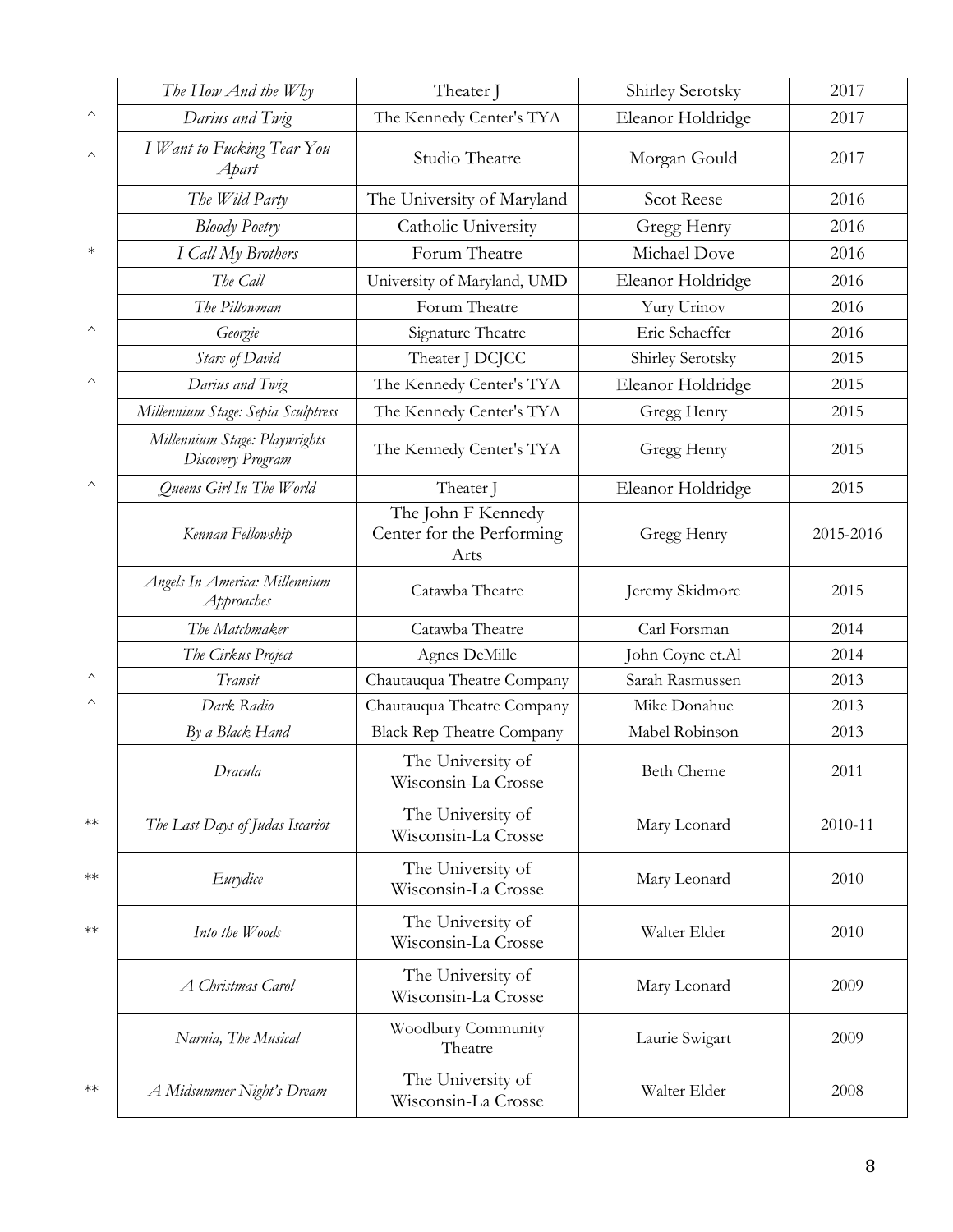|      | Krapp's Last Tape       | The University of<br>Wisconsin-La Crosse | Beth Cherne  | 2008 |
|------|-------------------------|------------------------------------------|--------------|------|
| $**$ | The Diary of Anne Frank | The University of<br>Wisconsin-La Crosse | Walter Elder | 2008 |
| $**$ | <b>Inspecting Carol</b> | The University of<br>Wisconsin-La Crosse | Walter Elder | 2007 |

\* Nominated for a Helen Hayes Award

^ World Premiere

\*\* John F. Kennedy Center American College Theatre Festival Award for Realized Design

# **Associate and Assistant Design**

| Position                | Production                                                 | Venue                                                                                           | Designer                            | Year          |
|-------------------------|------------------------------------------------------------|-------------------------------------------------------------------------------------------------|-------------------------------------|---------------|
| Associate Sound Designs | Spring Awakening                                           | Round House Theatre                                                                             | Matthew Nielsen                     | 2020          |
| Associate Sound Design  | Escaped Alone                                              | Signature Theatre                                                                               | Victoria Toy Deiorio                | 2019          |
| Associate Sound Design  | Handbagged                                                 | Brits Off Broadway<br>Festival at 59E59 Theatres                                                | Carolyn Downing                     | 2019          |
| Assistant Sound Design  | How To Catch a Star                                        | The John F. Kennedy<br>Center for the Performing<br>Arts Theater For Young<br>Audiences         | Christopher Baine                   | 2018          |
| Associate Sound Design  | Handbagged                                                 | Round House Theatre                                                                             | Carolyn Downing                     | 2018          |
| Associate Sound Design  | The John F. Kennedy<br>Center American Theatre<br>Festival | The John F. Kennedy<br>Center for the Performing<br>Arts                                        | Rob Kaplowitz, and<br>Obadiah Eeves | 2016-<br>2017 |
| Associate Sound Design  | Ms. Bennett Christmas at<br>Pemberly                       | Round House Theatre                                                                             | Matthew Nielsen                     | 2016          |
| Associate Sound Design  | Elephant and Piggy                                         | The John F. Kennedy<br>Center for the Performing<br>Arts Theater For Young<br>Audiences On Tour | Elisheba Itoop                      | 2016          |
| Assistant Sound Design  | Beauty and the Beast                                       | <b>Imagination Stage</b>                                                                        | Matthew Nielsen                     | 2016          |
| Assistant Sound Design  | The Body of an American                                    | Theater J DCJCC                                                                                 | Brendon Vierra                      | 2016          |
| Assistant Sound Design  | Falling Out of Time                                        | Theater J DCJCC                                                                                 | Eric Shimelonis                     | 2016          |
| Assistant Sound Design  | Carmen: An Afro-Cuban<br>Musical                           | The Olney Theatre Center                                                                        | Rob Kaplowitz                       | 2016          |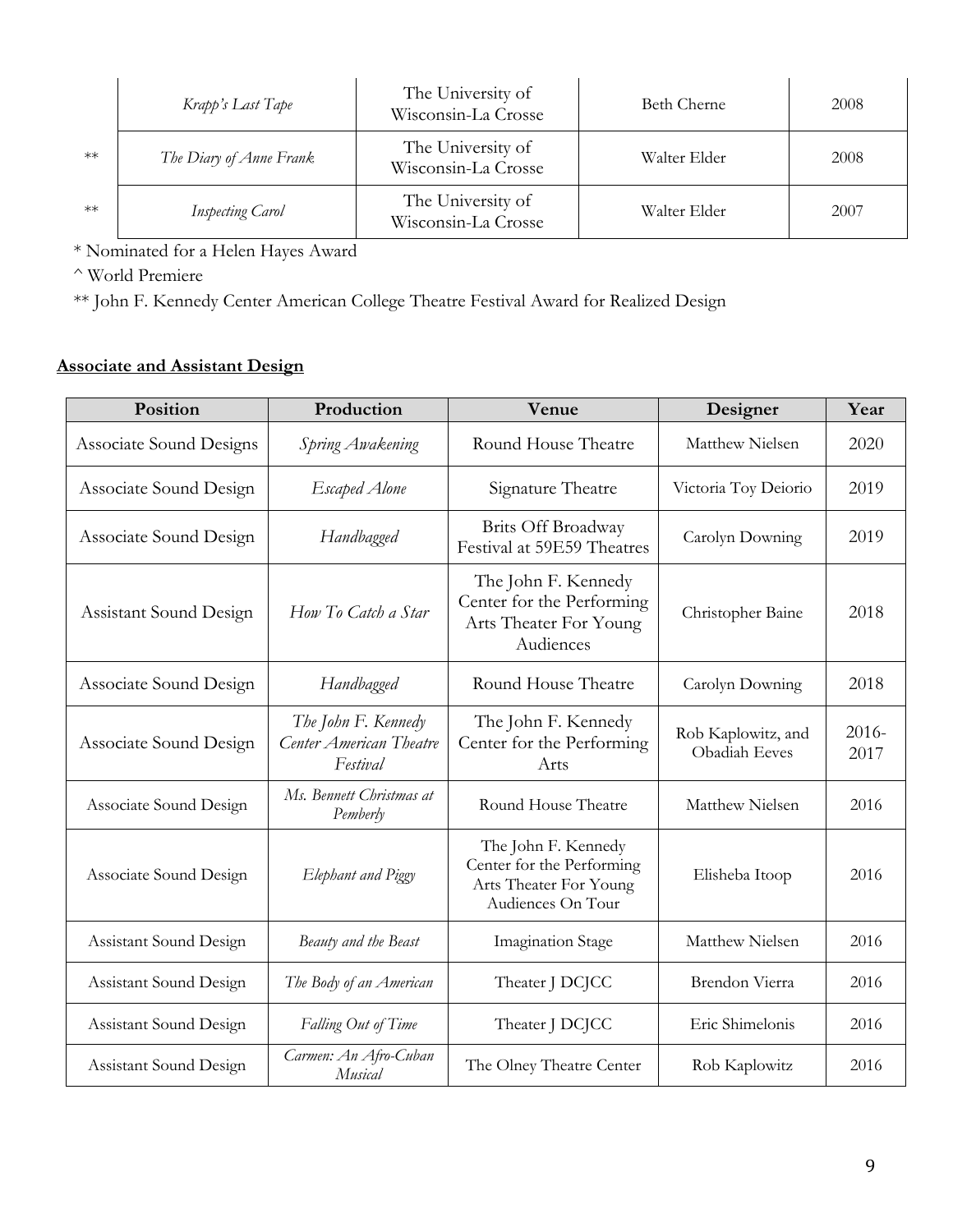| Assistant Sound Design             | Oliverio              | The John F. Kennedy<br>Center for the Performing<br>Arts Theater For Young<br>Audiences | Christopher Baine   | 2016             |
|------------------------------------|-----------------------|-----------------------------------------------------------------------------------------|---------------------|------------------|
| Assistant Sound Design             | The Sisters Rosenweig | Theater J DCJCC                                                                         | Neil McFadden       | 2016             |
| Assistant Sound Design             | Elephant and Piggy    | The John F. Kennedy<br>Center for the Performing<br>Arts Theater For Young<br>Audiences | Elisheba Itoop      | 2015             |
| Assistant Sound Design             | Flowers Stink         | The John F. Kennedy<br>Center for the Performing<br>Arts Theater For Young<br>Audiences | <b>Tomas Sowers</b> | 2015             |
| Assistant Sound Design             | Sons of the Prophet   | Theater J DCJCC                                                                         | Patrick Calhoun     | 2015             |
| Assistant Sound Design             | Unexplored Interiors  | Mosaic Theatre Co                                                                       | Christopher Baine   | 2015             |
| Assistant Sound Design             | When She Had Wings    | <b>Imagination Stage</b>                                                                | Christopher Baine   | 2015             |
| Resident Sound Design<br>Assistant | 2015-2016 Season      | Theater J                                                                               | Delia Taylor        | $2015 -$<br>2016 |
| Assistant Sound Design             | Clybourne Park        | Chautauqua Theatre<br>Company                                                           | Daniel Kluger       | 2013             |
| Assistant Sound Design             | Cat On A Hot Tin Roof | Chautauqua Theatre<br>Company                                                           | Lindsay Jones       | 2013             |
| Assistant Sound Design             | Comedy Of Errors      | Chautauqua Theatre<br>Company                                                           | Steven Cahill       | 2013             |

# **Additional Work**

| <b>Position</b>          | Production                                                             | <b>Venue</b>           | Supervisor                          | Year |
|--------------------------|------------------------------------------------------------------------|------------------------|-------------------------------------|------|
| Live Audio<br>Technician | Alicia Olatuja                                                         | Chautauqua Institution | Emily Morris and<br>Christine McKay | 2021 |
| Live Audio<br>Technician | Chautauqua Interfaith<br>Lecture Series                                | Chautauqua Institution | Emily Morris and<br>Christine McKay | 2021 |
| Live Audio<br>Technician | Chautauqua Lecture<br>Series Broadcasts                                | Chautauqua Institution | Emily Morris and<br>Christine McKay | 2021 |
| Live Audio<br>Technician | Music School Festival<br>Orchestra with the School<br>of Voice Program | Chautauqua Institution | Emily Morris and<br>Christine McKay | 2021 |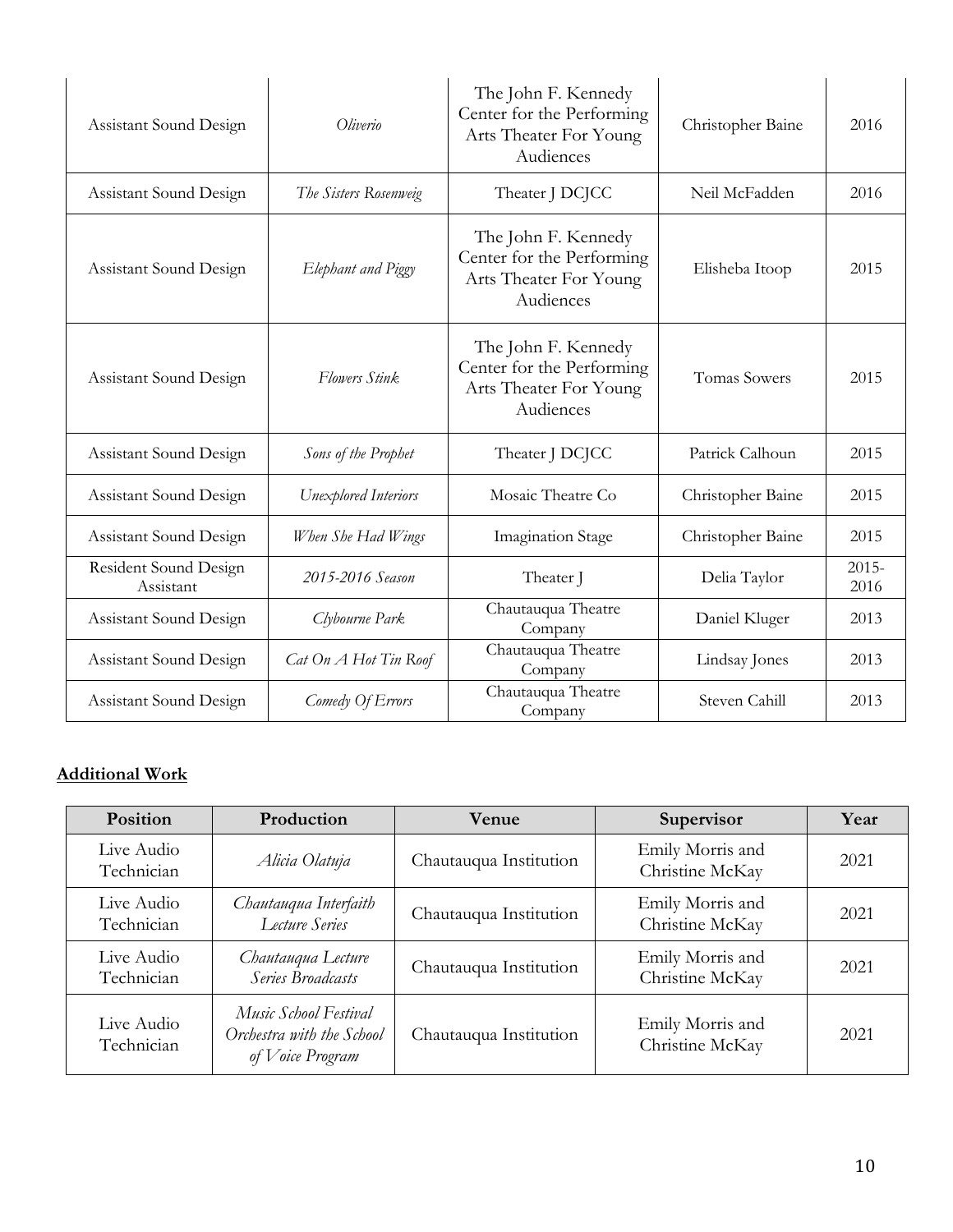| Live Audio<br>Technician | Glenn Miller Orchestra                                   | Chautauqua Institution | Emily Morris and<br>Christine McKay | 2021 |
|--------------------------|----------------------------------------------------------|------------------------|-------------------------------------|------|
| Live Audio<br>Technician | Wu Fei                                                   | Chautauqua Institution | Emily Morris and<br>Christine McKay | 2021 |
| Live Audio<br>Technician | Music School Festival<br>Orchestra                       | Chautauqua Institution | Emily Morris and<br>Christine McKay | 2021 |
| Live Audio<br>Technician | Chautauqua<br>Institution CHQ<br><b>ASSEMBLY</b>         | Chautauqua Institution | Emily Morris and<br>Christine McKay | 2021 |
| Live Audio<br>Technician | Drumming with<br>Emotions Film                           | Chautauqua Institution | Emily Morris and<br>Christine McKay | 2021 |
| Live Audio<br>Technician | CHQ ASSEMBLY -<br>The Ying Quartet<br>"Only Art Held Me" | Chautauqua Institution | Emily Morris and<br>Christine McKay | 2021 |
| Live Audio<br>Technician | Chautauqua Popular<br><b>Entertainment Series</b>        | Chautauqua Institution | Emily Morris and<br>Christine McKay | 2020 |
| Live Audio<br>Technician | Chautauqua Interfaith<br>Lecture Series                  | Chautauqua Institution | Emily Morris and<br>Christine McKay | 2020 |
| Live Audio<br>Technician | Chautauqua Lecture<br>Series Broadcasts                  | Chautauqua Institution | Emily Morris and<br>Christine McKay | 2020 |
| Live Audio<br>Technician | Chautauqua<br>Institution CHQ<br><b>ASSEMBLY</b>         | Chautauqua Institution | Emily Morris and<br>Christine McKay | 2020 |
| Crew                     | Pat Benatar                                              | Chautauqua Institution | Christopher Dahlie                  | 2019 |
| Crew                     | Melissa Etheridge                                        | Chautauqua Institution | Christopher Dahlie                  | 2019 |
| A2 and Crew              | Jazz at Lincoln Center                                   | Chautauqua Institution | Dave Robinson                       | 2019 |
| Crew                     | The Beach Boys                                           | Chautauqua Institution | Christopher Dahlie                  | 2019 |
| Crew                     | Gina Chavez                                              | Chautauqua Institution | Christopher Dahlie                  | 2019 |
| Crew                     | The Manhattan Transfer                                   | Chautauqua Institution | Christopher Dahlie                  | 2019 |
| Crew                     | Take 6                                                   | Chautauqua Institution | Christopher Dahlie                  | 2019 |
| A1                       | The Capitol Steps                                        | Chautauqua Institution | Christopher Dahlie                  | 2019 |
| A1                       | The Chautauqua<br>Symphony Orchestra's<br>90th Season    | Chautauqua Institution | Christopher Dahlie                  | 2019 |
| Crew                     | The US-Army Jazz<br>Ambassadors                          | Chautauqua Institution | Christopher Dahlie                  | 2019 |
| A1                       | Nikole Hannah Jones<br>Lecture                           | Chautauqua Institution | Christopher Dahlie                  | 2019 |
| A1                       | The Cristina Pato<br>Quartet                             | Chautauqua Institution | Christopher Dahlie                  | 2019 |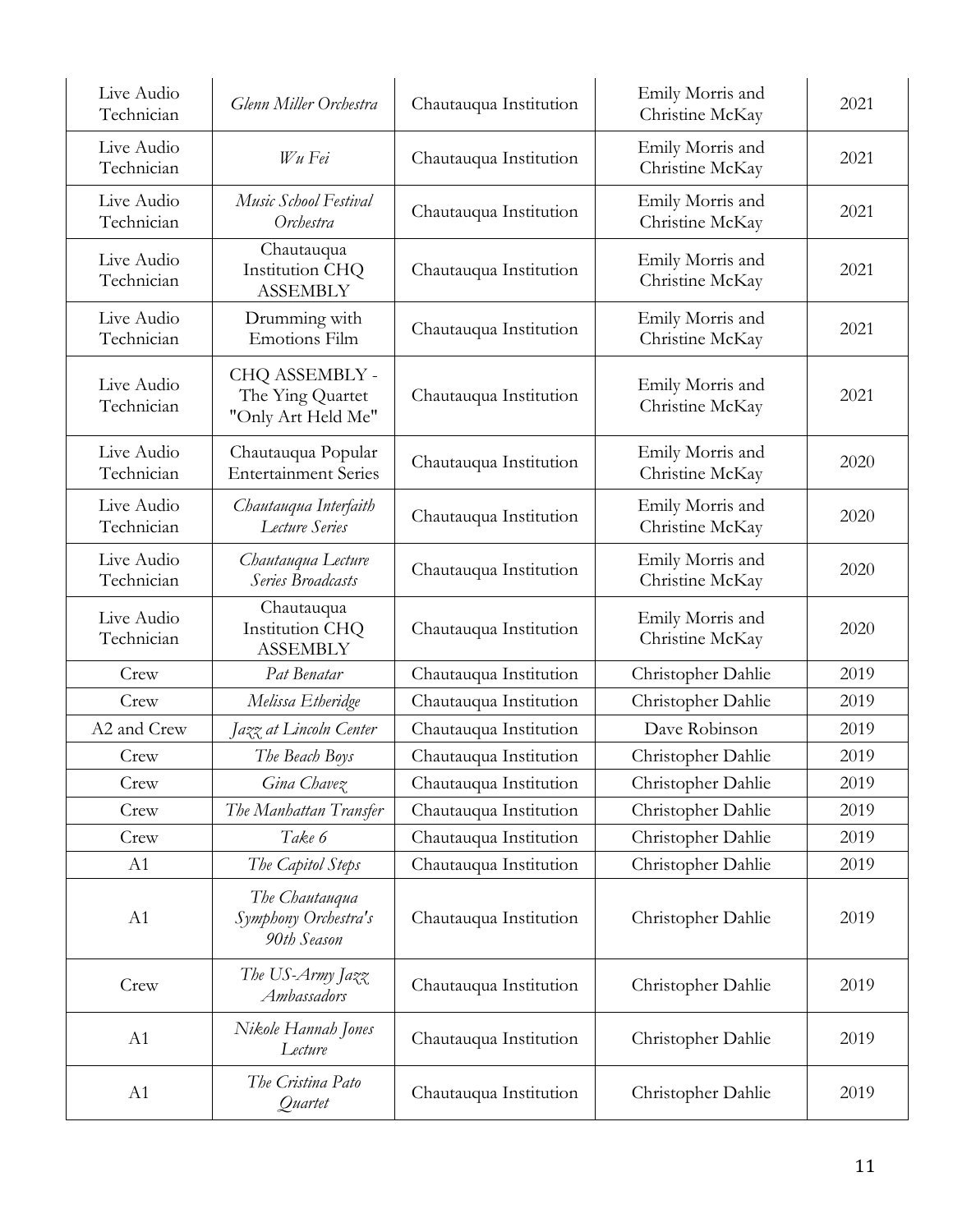| Crew | Postmodern Jukebox                                                                                 | Chautauqua Institution | Christopher Dahlie | 2019 |
|------|----------------------------------------------------------------------------------------------------|------------------------|--------------------|------|
| A1   | Jeffrey Brown Lecture                                                                              | Chautauqua Institution | Christopher Dahlie | 2019 |
| A1   | Anna Clark, Jiquanda<br>Johnson, Lev Hunter<br>Lecture                                             | Chautauqua Institution | Christopher Dahlie | 2019 |
| A1   | Risa Goluboff Lecture                                                                              | Chautauqua Institution | Christopher Dahlie | 2019 |
| Crew | Diana Ross                                                                                         | Chautauqua Institution | Christopher Dahlie | 2019 |
| Crew | Harry Potter In Concert                                                                            | Chautauqua Institution | Christopher Dahlie | 2019 |
| A1   | Kevin Hand Lecture                                                                                 | Chautauqua Institution | Christopher Dahlie | 2019 |
| A1   | Alexander Kobrin Pianist                                                                           | Chautauqua Institution | Christopher Dahlie | 2019 |
| Crew | Under The Streetlamp                                                                               | Chautauqua Institution | Christopher Dahlie | 2019 |
| A1   | Amanni Allen Lecture                                                                               | Chautauqua Institution | Christopher Dahlie | 2019 |
| A1   | Laura Carstesen Lecture                                                                            | Chautauqua Institution | Christopher Dahlie | 2019 |
| A1   | Inter-Arts 2019                                                                                    | Chautauqua Institution | Christopher Dahlie | 2019 |
| A1   | Music School Festival<br>Orchestra and the<br>Chautauqua Symphony<br>Orchestra Combined<br>Concert | Chautauqua Institution | Christopher Dahlie | 2019 |
| Crew | Star Wars In Concert                                                                               | Chautauqua Institution | Christopher Dahlie | 2019 |
| A1   | Julie A Washington<br>Lecture                                                                      | Chautauqua Institution | Christopher Dahlie | 2019 |
| A1   | Larry P. Arnn Lecture                                                                              | Chautauqua Institution | Christopher Dahlie | 2019 |
| A1   | J. Ekela Kaniaupio-<br>Crozie Lecture                                                              | Chautauqua Institution | Christopher Dahlie | 2019 |
| A1   | Joshua Bennett Lecture                                                                             | Chautauqua Institution | Christopher Dahlie | 2019 |
| Crew | Bela Fleck and Abigail<br>Washburn                                                                 | Chautauqua Institution | Christopher Dahlie | 2019 |
| A1   | The Smothers Brothers<br>Lecture                                                                   | Chautauqua Institution | Christopher Dahlie | 2019 |
| A1   | Frank Oz Lecture                                                                                   | Chautauqua Institution | Christopher Dahlie | 2019 |
| A1   | James Geary Lecture                                                                                | Chautauqua Institution | Christopher Dahlie | 2019 |
| A1   | David Steinberg Lecture                                                                            | Chautauqua Institution | Christopher Dahlie | 2019 |
| A1   | Maria Bamford Lecture                                                                              | Chautauqua Institution | Christopher Dahlie | 2019 |
| A1   | Wynton Marsallis Lecture                                                                           | Chautauqua Institution | Christopher Dahlie | 2019 |
| A1   | Sarah Lewis Lecture                                                                                | Chautauqua Institution | Christopher Dahlie | 2019 |
| A1   | <b>Bird Runningwater</b><br>Lecture                                                                | Chautauqua Institution | Christopher Dahlie | 2019 |
| A1   | Ariana Curtis Lecture                                                                              | Chautauqua Institution | Christopher Dahlie | 2019 |
| Crew | Alison Krauss                                                                                      | Chautauqua Institution | Christopher Dahlie | 2018 |
| A1   | John Irving, Pamela Paul                                                                           | Chautauqua Institution | Christopher Dahlie | 2018 |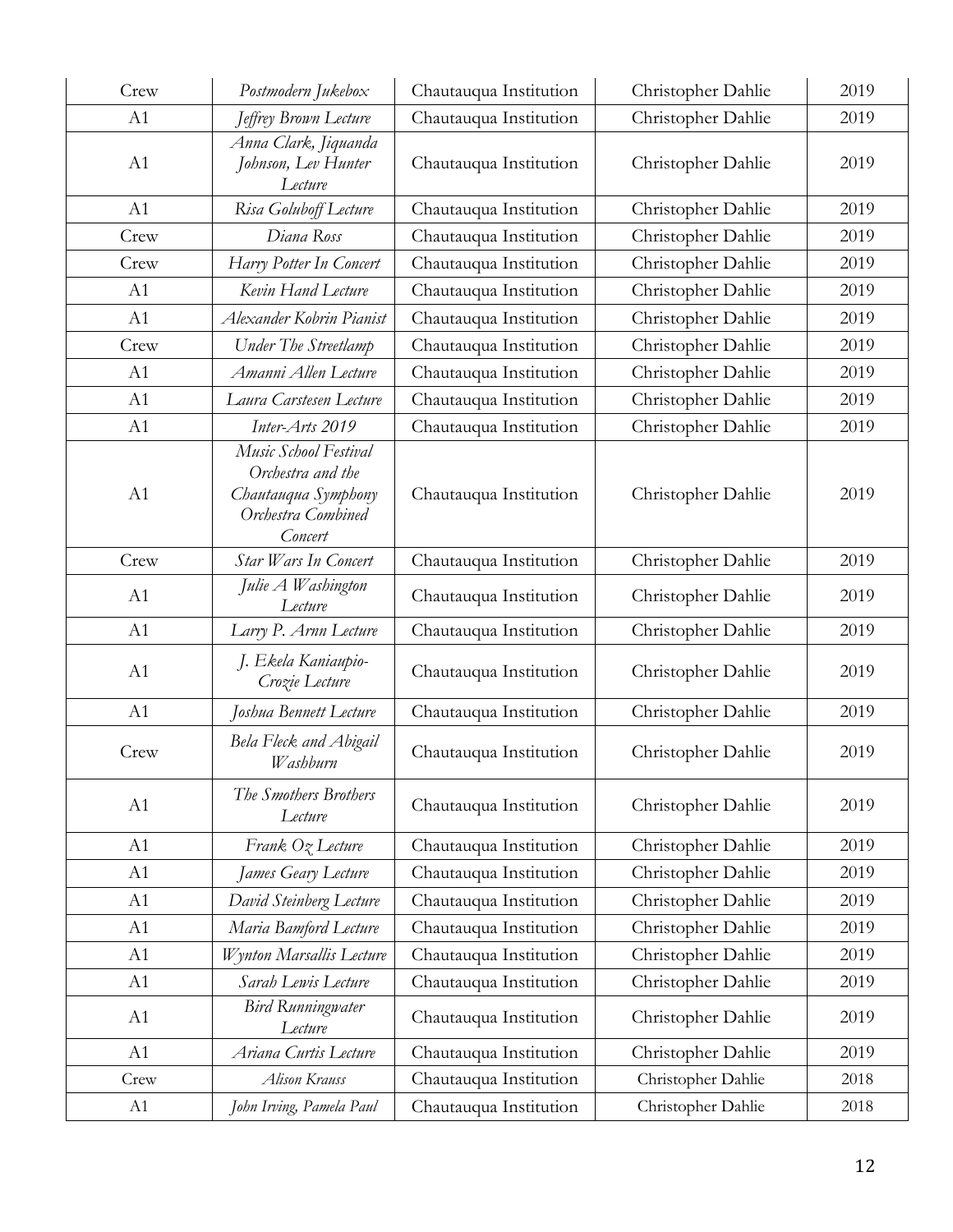| Crew    | <b>Black Violin</b>                                            | Chautauqua Institution | Christopher Dahlie | 2018 |
|---------|----------------------------------------------------------------|------------------------|--------------------|------|
| A1      | Lisa Lucas                                                     | Chautauqua Institution | Christopher Dahlie | 2018 |
| A1      | Chautauqua Symphony<br>Orchestra                               | Chautauqua Institution | Christopher Dahlie | 2018 |
| A1      | Voctave: The Corner of<br>Broadway                             | Chautauqua Institution | Christopher Dahlie | 2018 |
| A1      | Taina Caragol                                                  | Chautauqua Institution | Christopher Dahlie | 2018 |
| A1      | Jelani Cobb                                                    | Chautauqua Institution | Christopher Dahlie | 2018 |
| A1      | Cirque Montage                                                 | Chautauqua Institution | Christopher Dahlie | 2018 |
| A1      | Jim and Deborah Fallows                                        | Chautauqua Institution | Christopher Dahlie | 2018 |
| A1      | David Brooks                                                   | Chautauqua Institution | Christopher Dahlie | 2018 |
| A1      | Colin Mochrie and Brad<br>Sherwood:<br>"Scared Scriptless"     | Chautauqua Institution | Christopher Dahlie | 2018 |
| A1      | Elis Paul                                                      | Chautauqua Institution | Christopher Dahlie | 2018 |
| A1      | Laraine Newman                                                 | Chautauqua Institution | Christopher Dahlie | 2018 |
| SM/Crew | Michael Feinstein with<br>Storm Large                          | Chautauqua Institution | Christopher Dahlie | 2018 |
| A1      | Senator Chris Coons                                            | Chautauqua Institution | Christopher Dahlie | 2018 |
| A1      | Love, Laughter, and<br>Vodka. A Night<br>of Russian Literature | Chautauqua Institution | Christopher Dahlie | 2018 |
| A1      | William J. Burns                                               | Chautauqua Institution | Christopher Dahlie | 2018 |
| A1      | Nina Khrushcheva                                               | Chautauqua Institution | Christopher Dahlie | 2018 |
| A1      | Leningrad Combined<br>CSO/MSFO                                 | Chautauqua Institution | Christopher Dahlie | 2018 |
| A1      | Alina Polyakova                                                | Chautauqua Institution | Christopher Dahlie | 2018 |
| A1      | Masha Gressen                                                  | Chautauqua Institution | Christopher Dahlie | 2018 |
| A1      | Susan Nossel                                                   | Chautauqua Institution | Christopher Dahlie | 2018 |
| A1      | Sarah Jaffe                                                    | Chautauqua Institution | Christopher Dahlie | 2018 |
| Crew    | <b>Gin Blossoms</b>                                            | Chautauqua Institution | Christopher Dahlie | 2018 |
| Crew    | Harry Potter and the<br>Chamber of<br>Secrets In Concert       | Chautauqua Institution | Christopher Dahlie | 2018 |
| A1      | Capathia Jenkins                                               | Chautauqua Institution | Christopher Dahlie | 2018 |
| A1      | Arun Sundararajan                                              | Chautauqua Institution | Christopher Dahlie | 2018 |
| A1      | Cathrael Kazin                                                 | Chautauqua Institution | Christopher Dahlie | 2018 |
| A1      | Jeremy Ballenson                                               | Chautauqua Institution | Christopher Dahlie | 2018 |
| A1      | Arthur Brooks                                                  | Chautauqua Institution | Christopher Dahlie | 2018 |
| A1      | Theater of Varieties                                           | Chautauqua Institution | Christopher Dahlie | 2018 |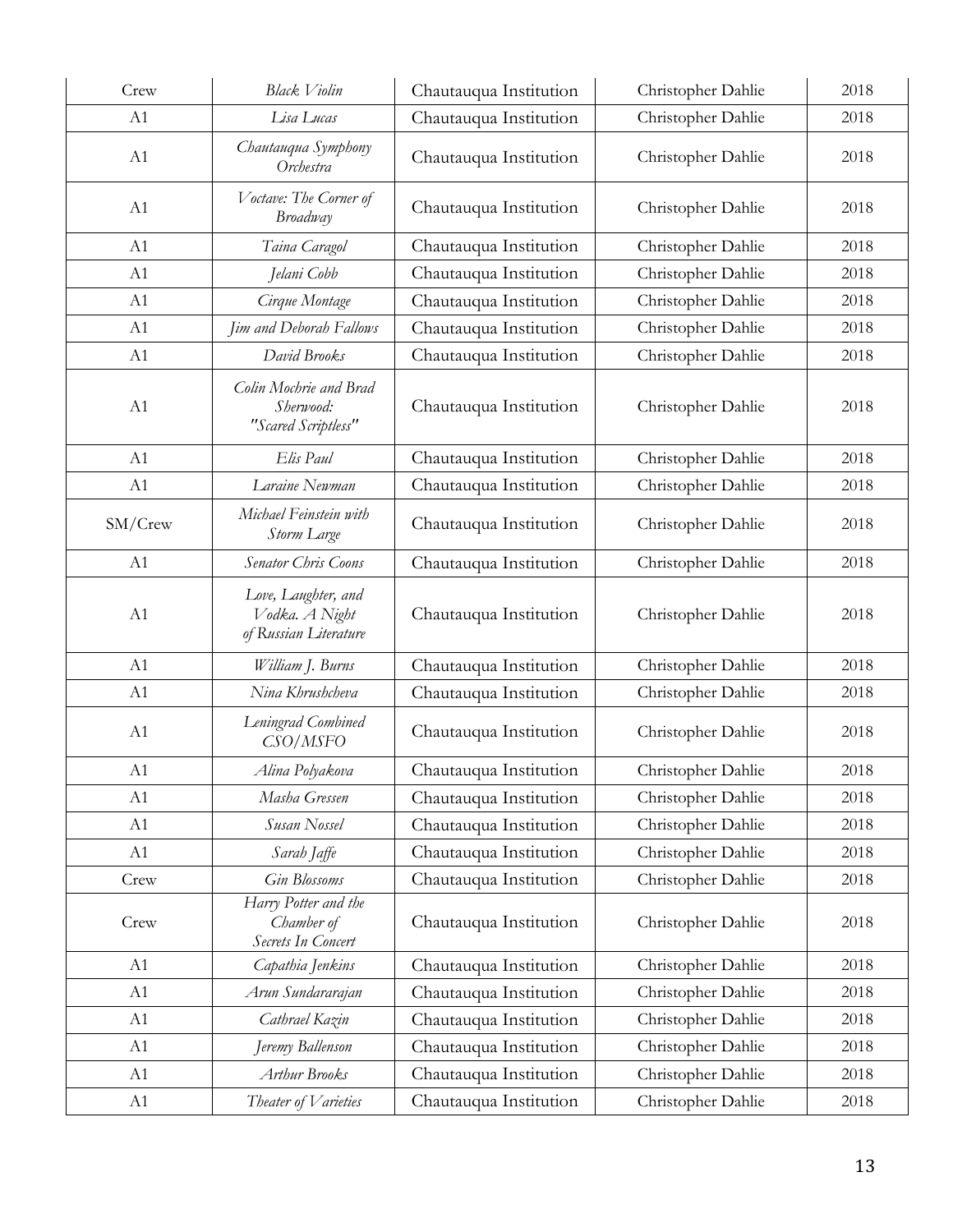| A2          | The Silk Road Ensemble                                               | Chautauqua Institution | Christopher Dahlie | 2018 |
|-------------|----------------------------------------------------------------------|------------------------|--------------------|------|
| A2          | Yo Yo Ma                                                             | Chautauqua Institution | Christopher Dahlie | 2018 |
| A1          | Sara Bloomfield                                                      | Chautauqua Institution | Christopher Dahlie | 2018 |
| A1          | Abby Smith                                                           | Chautauqua Institution | Christopher Dahlie | 2018 |
| A2          | The Red Violin                                                       | Chautauqua Institution | Christopher Dahlie | 2018 |
| A2          | Jesse Jackson                                                        | Chautauqua Institution | Christopher Dahlie | 2018 |
| A2          | <b>ABBA</b> The Concert                                              | Chautauqua Institution | Christopher Dahlie | 2018 |
| A1          | Sharon Isbin                                                         | Chautauqua Institution | Christopher Dahlie | 2018 |
| A1          | "May It Last" The Avett<br><b>Brothers</b>                           | Chautauqua Institution | Christopher Dahlie | 2018 |
| A1          | Ken Burns, Dayton<br>Duncan, Geoffrey<br>C.Ward                      | Chautauqua Institution | Christopher Dahlie | 2018 |
| A1          | Dayton Duncan, Geoffrey<br>Ward                                      | Chautauqua Institution | Christopher Dahlie | 2018 |
| A1          | Ann Hornaday                                                         | Chautauqua Institution | Christopher Dahlie | 2018 |
| A1          | Rebecca Cammisa                                                      | Chautauqua Institution | Christopher Dahlie | 2018 |
| A1          | Grace Lee                                                            | Chautauqua Institution | Christopher Dahlie | 2018 |
| A2          | Veronica Swift Trio                                                  | Chautauqua Institution | Christopher Dahlie | 2018 |
| A1          | Ailey 2 Dance Performance                                            | Chautauqua Institution | Christopher Dahlie | 2017 |
| A1          | Jesse Schell                                                         | Chautauqua Institution | Christopher Dahlie | 2017 |
| Crew        | The Hot Sardines                                                     | Chautauqua Institution | Christopher Dahlie | 2017 |
| A1          | Lisa Deluca                                                          | Chautauqua Institution | Christopher Dahlie | 2017 |
| A1          | George Kembel                                                        | Chautauqua Institution | Christopher Dahlie | 2017 |
| A1          | Pagan Kennedy                                                        | Chautauqua Institution | Christopher Dahlie | 2017 |
| Crew        | The Doo Wop Project                                                  | Chautauqua Institution | Christopher Dahlie | 2017 |
| A1          | Lee Berger                                                           | Chautauqua Institution | Christopher Dahlie | 2017 |
| A1          | Kristin Romey                                                        | Chautauqua Institution | Christopher Dahlie | 2017 |
| Crew        | Lake Street Dive                                                     | Chautauqua Institution | Christopher Dahlie | 2017 |
| A1          | Dahlia Litwick                                                       | Chautauqua Institution | Christopher Dahlie | 2017 |
| A1          | Rabbi Lord Jonathan Sacks<br>Lecture                                 | Chautauqua Institution | Christopher Dahlie | 2017 |
| A1          | Ebo Patel                                                            | Chautauqua Institution | Christopher Dahlie | 2017 |
| Crew        | Sheryl Crow Tour                                                     | Chautauqua Institution | Christopher Dahlie | 2017 |
| A1          | Sarah Ladislaw                                                       | Chautauqua Institution | Christopher Dahlie | 2017 |
| Crew        | Garrison Keillor                                                     | Chautauqua Institution | Christopher Dahlie | 2017 |
| Designer/A1 | Chautauqua Institution<br>Inter-ArtsCollaboration The<br>Mango Suite | Chautauqua Institution | Christopher Dahlie | 2017 |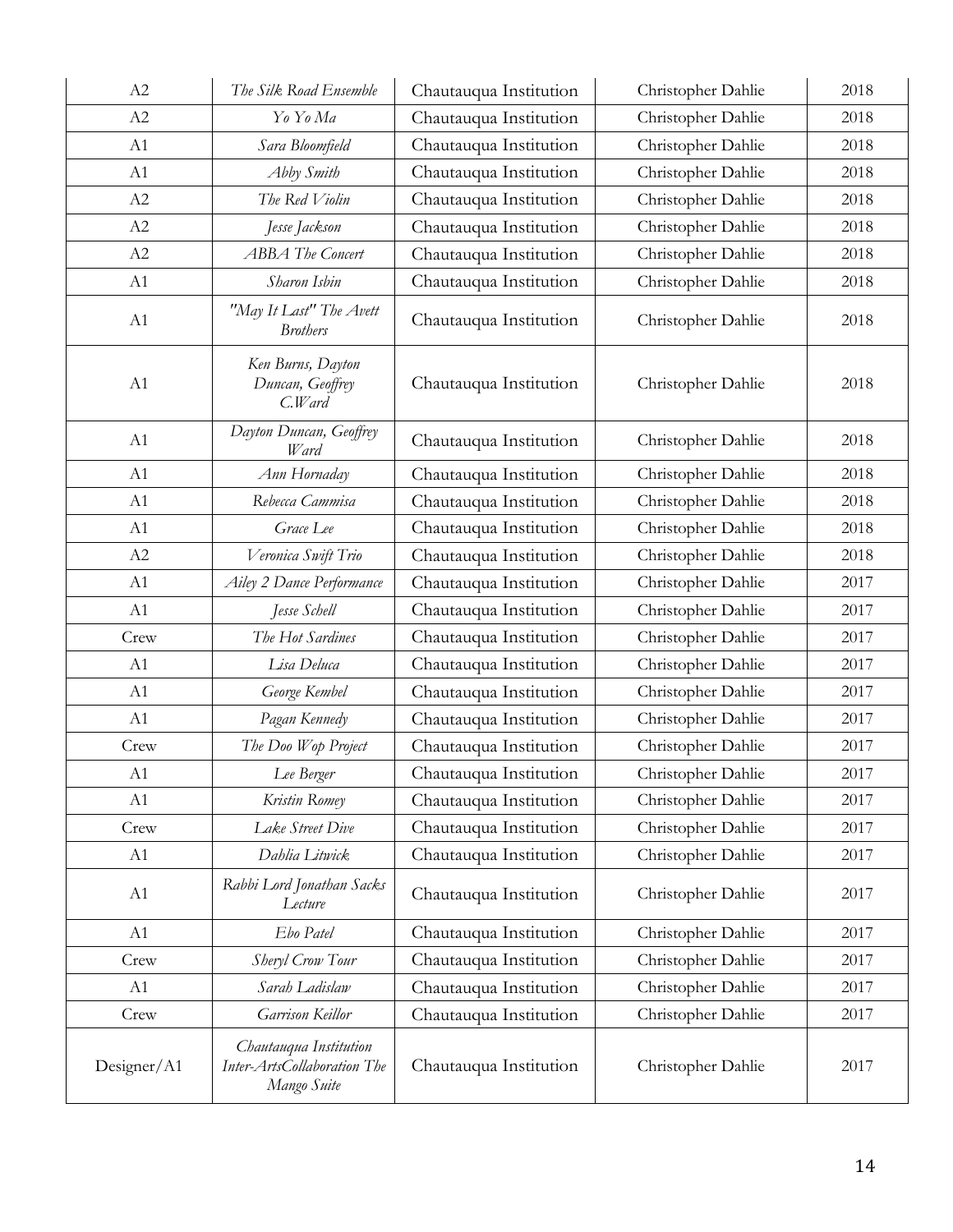| A1   | Annette Gordon-Reed                                                                  | Chautauqua Institution | Christopher Dahlie | 2017 |
|------|--------------------------------------------------------------------------------------|------------------------|--------------------|------|
| A1   | Jeffrey Rosen                                                                        | Chautauqua Institution | Christopher Dahlie | 2017 |
| A1   | Rhythmic Circus                                                                      | Chautauqua Institution | Christopher Dahlie | 2017 |
| Crew | Rhiannon Giddens                                                                     | Chautauqua Institution | Christopher Dahlie | 2017 |
| Crew | Harry Potter and the<br>Sorcerer's Stone In<br>Concert                               | Chautauqua Institution | Christopher Dahlie | 2017 |
| A1   | David Steinberg and Kelly<br>Carlin                                                  | Chautauqua Institution | Christopher Dahlie | 2017 |
| A1   | W.Kamau Bell and Kelly<br>Carlin                                                     | Chautauqua Institution | Christopher Dahlie | 2017 |
| Crew | American Acoustic with The<br>Punch<br>Brothers, I'm With Her,<br>and Julian<br>Lage | Chautauqua Institution | Christopher Dahlie | 2017 |
| A1   | Dan Ariely                                                                           | Chautauqua Institution | Christopher Dahlie | 2017 |
| A1   | Shaun King                                                                           | Chautauqua Institution | Christopher Dahlie | 2017 |
| A1   | Stella Rimington                                                                     | Chautauqua Institution | Christopher Dahlie | 2017 |
| A1   | Adam Lowenstein                                                                      | Chautauqua Institution | Christopher Dahlie | 2017 |
| A1   | Beau Willimon                                                                        | Chautauqua Institution | Christopher Dahlie | 2017 |
| Crew | Chick Corea and Bela Fleck<br>and the<br>Flecktones                                  | Chautauqua Institution | Christopher Dahlie | 2017 |
| A1   | Kathleen Hall                                                                        | Chautauqua Institution | Christopher Dahlie | 2017 |
| A1   | Nancy Gibbs, David Von<br>Drehle                                                     | Chautauqua Institution | Christopher Dahlie | 2017 |
| Crew | Kool and the Gang                                                                    | Chautauqua Institution | Christopher Dahlie | 2017 |
| A1   | Time For Three                                                                       | Chautauqua Institution | Christopher Dahlie | 2017 |
| A1   | Jaques Pepin                                                                         | Chautauqua Institution | Christopher Dahlie | 2017 |
| Crew | An Evening with Chris<br><b>Botti</b>                                                | Chautauqua Institution | Christopher Dahlie | 2017 |
| A1   | Michael Ruhlman                                                                      | Chautauqua Institution | Christopher Dahlie | 2017 |
| A2   | Irene Rodriguez Compania                                                             | Chautauqua Institution | Christopher Dahlie | 2017 |
| A1   | Marion Nestle, Paulette<br>Goddard                                                   | Chautauqua Institution | Christopher Dahlie | 2017 |
| A1   | Bryant Terry                                                                         | Chautauqua Institution | Christopher Dahlie | 2017 |
| Crew | The Texas Tenors                                                                     | Chautauqua Institution | Christopher Dahlie | 2017 |
| Crew | The Beach Boys                                                                       | Chautauqua Institution | Christopher Dahlie | 2017 |
| A1   | Tom and Jennifer Brokaw<br>Lecture                                                   | Chautauqua Institution | Christopher Dahlie | 2016 |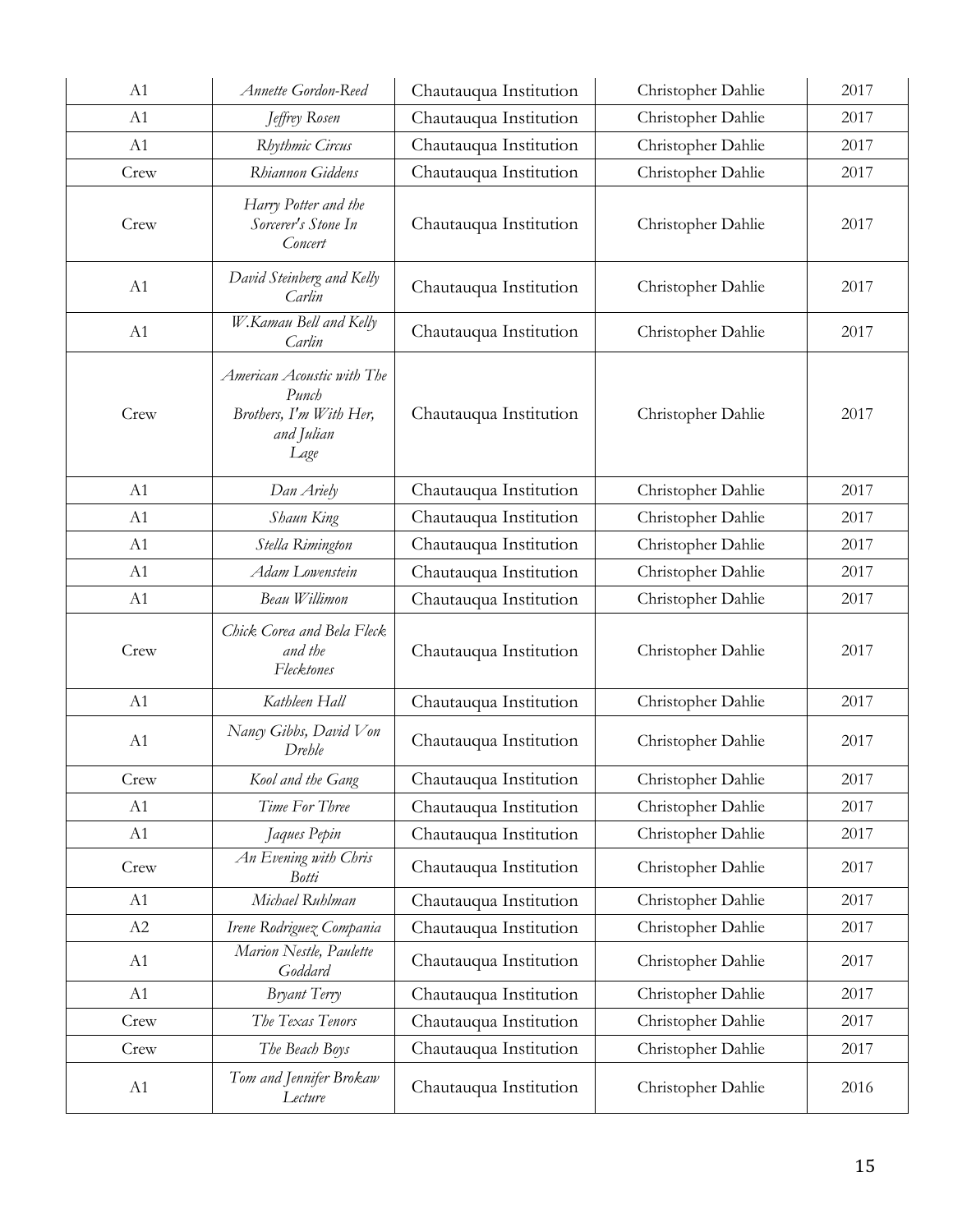| Crew          | The Avett Brothers                                               | Chautauqua Institution | Christopher Dahlie | 2016 |
|---------------|------------------------------------------------------------------|------------------------|--------------------|------|
| A1            | Cirque-Tastic                                                    | Chautauqua Institution | Christopher Dahlie | 2016 |
| A1            | Chautauqua Symphony<br>Orchestra                                 | Chautauqua Institution | Christopher Dahlie | 2016 |
| Crew          | Huey Lewis And The News                                          | Chautauqua Institution | Christopher Dahlie | 2016 |
| A2            | <b>Britt Nicole</b>                                              | Chautauqua Institution | Christopher Dahlie | 2016 |
| A1            | Sultans of String                                                | Chautauqua Institution | Christopher Dahlie | 2016 |
| A1            | Animal Kingdom                                                   | Chautauqua Institution | Christopher Dahlie | 2016 |
| Crew          | Joshua Bell and Chris Botti                                      | Chautauqua Institution | Christopher Dahlie | 2016 |
| A2            | Paul Thorn                                                       | Chautauqua Institution | Christopher Dahlie | 2016 |
| Crew          | The Purple Experience                                            | Chautauqua Institution | Christopher Dahlie | 2016 |
| A1/Calling SM | <b>Boogie Stomp</b>                                              | Chautauqua Institution | Christopher Dahlie | 2016 |
| A2            | Jazz at Lincoln Center with<br><b>Wynton</b><br>Marsalis         | Chautauqua Institution | Christopher Dahlie | 2016 |
| Crew          | Mary Chapin Carpenter                                            | Chautauqua Institution | Christopher Dahlie | 2016 |
| Crew          | The Temptaions and The<br>Four Tops                              | Chautauqua Institution | Christopher Dahlie | 2016 |
| A1            | Roger Rosenblatt with Garry<br>Trudeau,<br>Jane Pauley           | Chautauqua Institution | Christopher Dahlie | 2016 |
| A1            | Roger Rosenblatt with Lorin<br>Stein,<br>Pamela Paul, David Lynn | Chautauqua Institution | Christopher Dahlie | 2016 |
| A1            | Roger Rosenblatt with Alan<br>and<br>Marilyn Berman              | Chautauqua Institution | Christopher Dahlie | 2016 |
| A1            | Roger Rosenblatt with Ann<br>Patchett                            | Chautauqua Institution | Christopher Dahlie | 2016 |
| A1            | Roger Rosenblatt with Alan<br>and Arlene<br>Alda                 | Chautauqua Institution | Christopher Dahlie | 2016 |
| Crew          | Leann Rimes                                                      | Chautauqua Institution | Christopher Dahlie | 2016 |
| Crew          | Carly Pearce                                                     | Chautauqua Institution | Christopher Dahlie | 2016 |
| A1            | Tiempo Libre                                                     | Chautauqua Institution | Christopher Dahlie | 2016 |
| A1            | Mehrsa Baradaran                                                 | Chautauqua Institution | Christopher Dahlie | 2016 |
| A1            | <b>Steve Forbes</b>                                              | Chautauqua Institution | Christopher Dahlie | 2016 |
| A1            | Zephyr Teachout                                                  | Chautauqua Institution | Christopher Dahlie | 2016 |
| A1            | Arthur C. Brooks                                                 | Chautauqua Institution | Christopher Dahlie | 2016 |
| A1            | Joyce Banda                                                      | Chautauqua Institution | Christopher Dahlie | 2016 |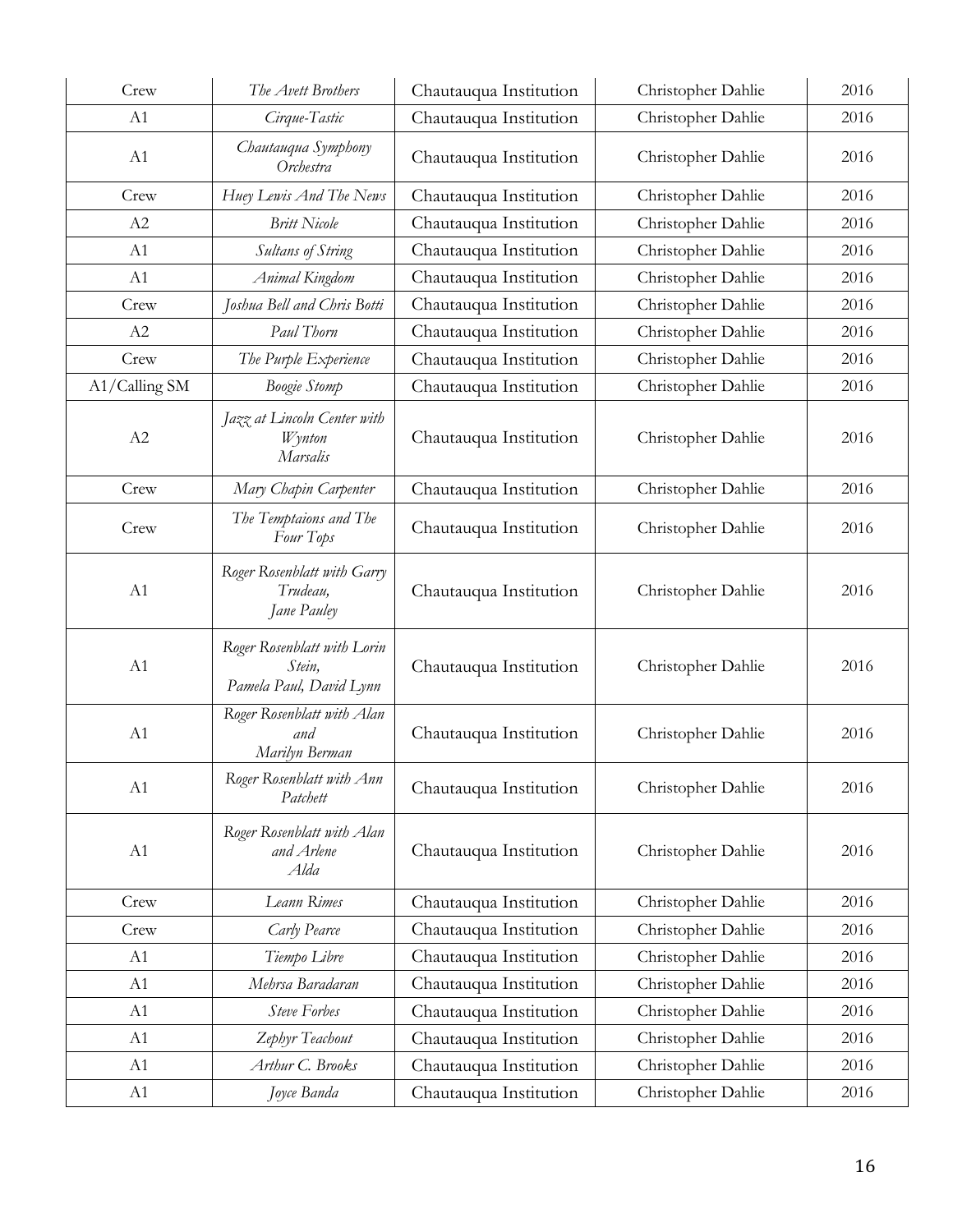| A1                                                               | Ellen Kullman                                                                                                    | Chautauqua Institution | Christopher Dahlie             | 2016 |
|------------------------------------------------------------------|------------------------------------------------------------------------------------------------------------------|------------------------|--------------------------------|------|
| A1                                                               | Alexander Gavrylyuk                                                                                              | Chautauqua Institution | Christopher Dahlie             | 2016 |
| A1                                                               | Cory Richards with Nat<br>Geo                                                                                    | Chautauqua Institution | Christopher Dahlie             | 2016 |
| A1                                                               | David Doubilet, Nat Geo                                                                                          | Chautauqua Institution | Christopher Dahlie             | 2016 |
| A1                                                               | Bryan Christy, Nat Geo                                                                                           | Chautauqua Institution | Christopher Dahlie             | 2016 |
| A1                                                               | An Alpine Symphony in<br>Images,<br>Chautauqua Symphony<br>Orchestra with the Music<br>School Festival Orchestra | Chautauqua Institution | Christopher Dahlie             | 2016 |
| A1                                                               | Sergio Fajardo                                                                                                   | Chautauqua Institution | Christopher Dahlie             | 2016 |
| A1                                                               | Fareed Zakaria                                                                                                   | Chautauqua Institution | Christopher Dahlie             | 2016 |
| A1                                                               | Janet Mock                                                                                                       | Chautauqua Institution | Christopher Dahlie             | 2016 |
| A1                                                               | Wes Moore                                                                                                        | Chautauqua Institution | Christopher Dahlie             | 2016 |
| A1                                                               | Gen. David H Patraeus                                                                                            | Chautauqua Institution | Christopher Dahlie             | 2016 |
| A1                                                               | <b>Bryan Doerries</b>                                                                                            | Chautauqua Institution | Christopher Dahlie             | 2016 |
| A1                                                               | Wendell Pierce                                                                                                   | Chautauqua Institution | Christopher Dahlie             | 2016 |
| $A1/Live$ Mix                                                    | Christmas With Nova<br>Y.Payton and<br>Friends                                                                   | Chautauqua Institution | Lane Elms                      | 2015 |
| A2                                                               | The Atlantic Live<br>(Washington Ideas<br>Forum)                                                                 | Chautauqua Institution | Brian Burchett/Ryan<br>Gravett | 2015 |
| A2                                                               | TedX MidAtlantic 2015                                                                                            | Chautauqua Institution | Brian Burchett/Ryan<br>Gravett | 2015 |
| House A2                                                         | Kristin Diable and The City                                                                                      | Chautauqua Institution | Christopher Dahlie             | 2015 |
| A1                                                               | Tom and Jennifer Brokaw<br>Lecture                                                                               | Chautauqua Institution | Christopher Dahlie             | 2015 |
| A1                                                               | Kathleen Sebelius Lecture                                                                                        | Chautauqua Institution | Christopher Dahlie             | 2015 |
| A1                                                               | James and Deborah Fallows<br>Lecture                                                                             | Chautauqua Institution | Christopher Dahlie             | 2015 |
| A1                                                               | Toni L Griffin Lecture                                                                                           | Chautauqua Institution | Christopher Dahlie             | 2015 |
| A1                                                               | <b>Sacred Song Services</b>                                                                                      | Chautauqua Institution | Christopher Dahlie             | 2015 |
| A1                                                               | Barbershop Harmony<br>Parade                                                                                     | Chautauqua Institution | Christopher Dahlie             | 2015 |
| House A2,<br>Personal Mic<br>Attendent,<br>Onstage<br>Appearance | Carol Burnett: Laughter<br>and Reflection                                                                        | Chautauqua Institution | Christopher Dahlie             | 2015 |
| A1                                                               | Robin Wright Lecture                                                                                             | Chautauqua Institution | Christopher Dahlie             | 2015 |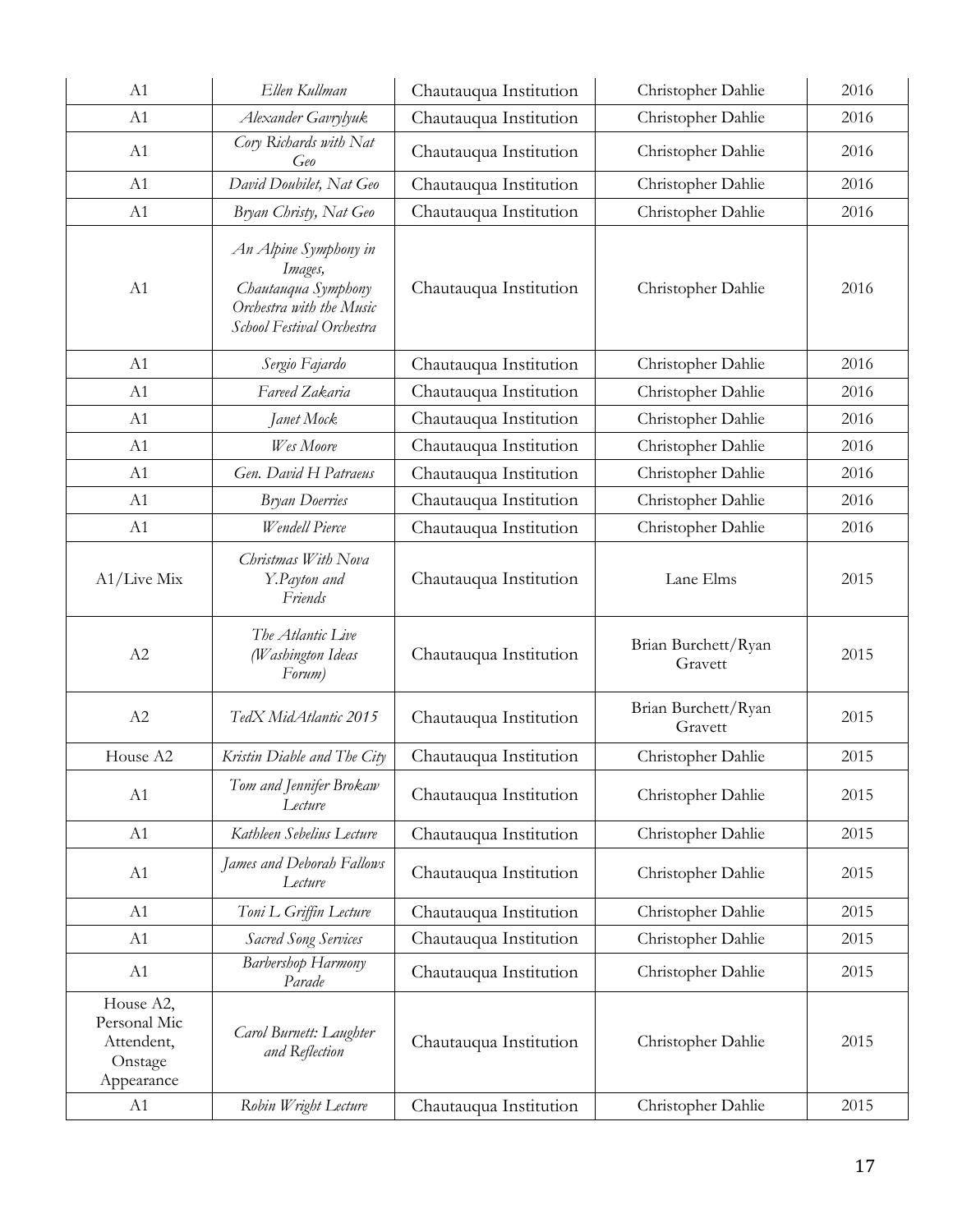| A1             | Husain Haqqani Lecture                                         | Chautauqua Institution | Christopher Dahlie | 2015 |
|----------------|----------------------------------------------------------------|------------------------|--------------------|------|
| House A2       | The Suffers                                                    | Chautauqua Institution | Christopher Dahlie | 2015 |
| A <sub>1</sub> | <b>Anthony Doerr Lecture</b>                                   | Chautauqua Institution | Christopher Dahlie | 2015 |
| A1             | Ulrike Guérot Lecture                                          | Chautauqua Institution | Christopher Dahlie | 2015 |
| A1             | Constanze Stelzenmüller<br>Lecture                             | Chautauqua Institution | Christopher Dahlie | 2015 |
| A1             | David Marsh Lecture                                            | Chautauqua Institution | Christopher Dahlie | 2015 |
| A1             | Roger Cohen Lecture                                            | Chautauqua Institution | Christopher Dahlie | 2015 |
| A2             | Opera Pops Concert                                             | Chautauqua Institution | Christopher Dahlie | 2015 |
| House A2       | The Beach Boys                                                 | Chautauqua Institution | Christopher Dahlie | 2015 |
| A1             | Isabel Wilkerson                                               | Chautauqua Institution | Christopher Dahlie | 2015 |
| A1             | Donal Fox Trio                                                 | Chautauqua Institution | Christopher Dahlie | 2015 |
| House A2       | <b>Garrison Keillor Prairie</b><br>Home<br>Companion 41st Tour | Chautauqua Institution | Christopher Dahlie | 2015 |
| A1             | Tom Toles Lecture                                              | Chautauqua Institution | Christopher Dahlie | 2015 |
| A1             | Ava DuVernay Lecture                                           | Chautauqua Institution | Christopher Dahlie | 2015 |
| House A2       | American Idol Live!                                            | Chautauqua Institution | Christopher Dahlie | 2015 |
| A1             | Noah J Goldstein Lecture                                       | Chautauqua Institution | Christopher Dahlie | 2015 |
| A1             | Amp Ball (Ladies First Big<br>Band)                            | Chautauqua Institution | Christopher Dahlie | 2015 |
| House A2       | Golden Dragon Acrobats                                         | Chautauqua Institution | Christopher Dahlie | 2015 |
| A1             | David A Pizarro Lecture                                        | Chautauqua Institution | Christopher Dahlie | 2015 |
| A2             | Opera Highlights Concert                                       | Chautauqua Institution | Christopher Dahlie | 2015 |
| House A2       | Pink Martini                                                   | Chautauqua Institution | Christopher Dahlie | 2015 |
| A1             | Patrick Griffin Lecture                                        | Chautauqua Institution | Christopher Dahlie | 2015 |
| A1             | Chautauqua Community<br>Band                                   | Chautauqua Institution | Christopher Dahlie | 2015 |
| House A2       | Bélà Fleck and Abigail<br>Washburn                             | Chautauqua Institution | Christopher Dahlie | 2015 |
| House A2       | The Punch Brothers                                             | Chautauqua Institution | Christopher Dahlie | 2015 |
| A1             | Wes Moore                                                      | Chautauqua Institution | Christopher Dahlie | 2015 |
| A1             | Frances Jenson Lecture                                         | Chautauqua Institution | Christopher Dahlie | 2015 |
| A1             | Michael Thompson Lecture                                       | Chautauqua Institution | Christopher Dahlie | 2015 |
| A1             | John Hope Bryant Lecture                                       | Chautauqua Institution | Christopher Dahlie | 2015 |
| House A2       | Sharon Isbin                                                   | Chautauqua Institution | Christopher Dahlie | 2015 |
| House A2       | NPR From the Top with<br>Christopher<br>O'Riley                | Chautauqua Institution | Christopher Dahlie | 2015 |
| A1             | Charlie Rose and Nancy<br>Gibbs                                | Chautauqua Institution | Christopher Dahlie | 2015 |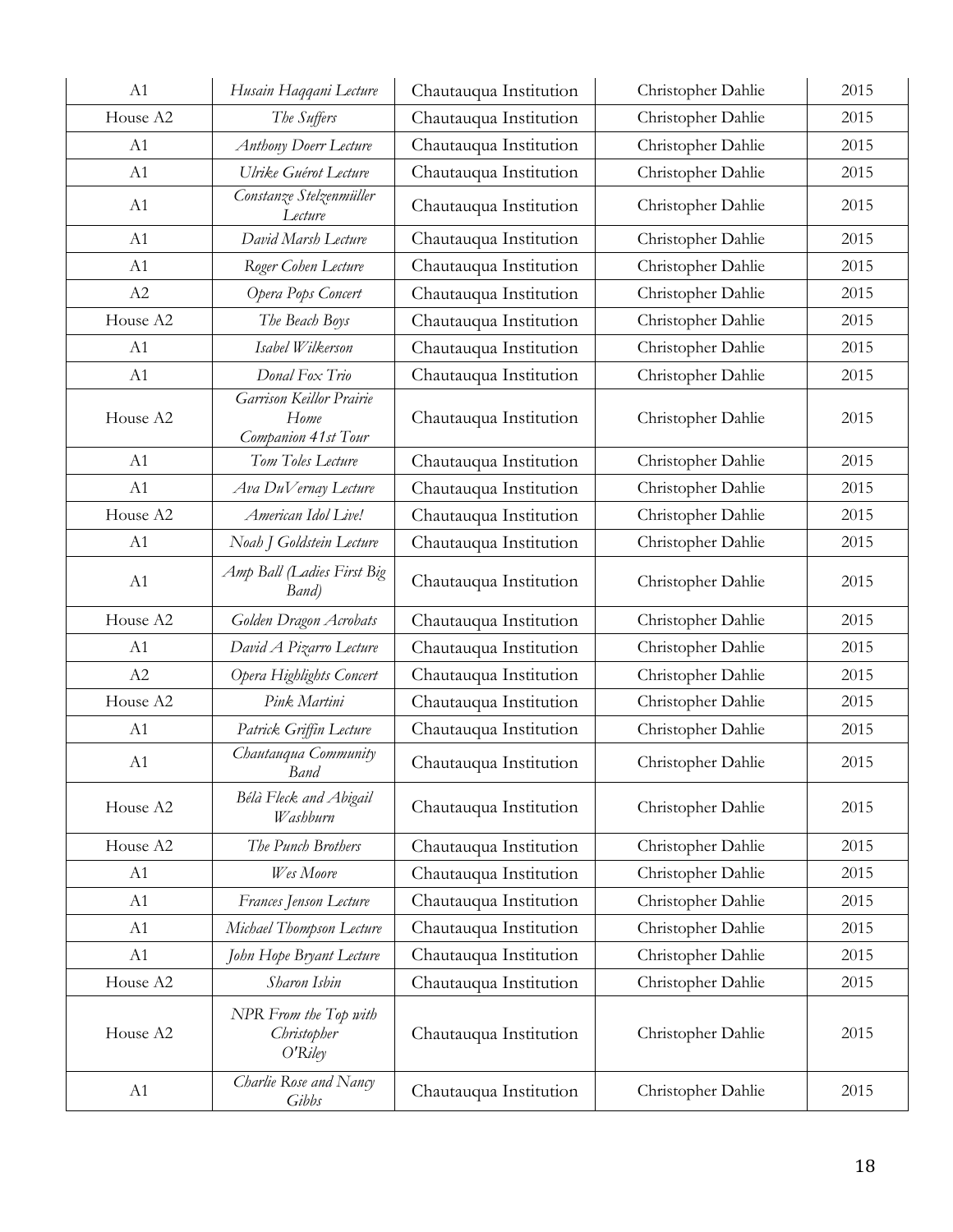| A1                                | David Von Drehle Lecture                        | Chautauqua Institution             | Christopher Dahlie    | 2015 |
|-----------------------------------|-------------------------------------------------|------------------------------------|-----------------------|------|
| House A2                          | Stars of Nashville                              | Chautauqua Institution             | Christopher Dahlie    | 2015 |
| A1                                | Collision of Rhythm                             | Chautauqua Institution             | Christopher Dahlie    | 2015 |
| A1                                | Chautauqua Morning<br>Church Services           | Chautauqua Institution             | Christopher Dahlie    | 2015 |
| A1                                | Chautauqua Symphony<br>Orchestra 2015<br>Season | Chautauqua Institution             | Christopher Dahlie    | 2015 |
| A2                                | Chautauqua Amphitheatre<br>Summer2015           | Chautauqua Institution             | Christopher Dahlie    | 2015 |
| A1                                | South Pacific                                   | Piedmont Opera                     | Jason Romney          | 2014 |
| A1                                | Fall Dance                                      | Agnes DeMille                      | Ai Chen               | 2013 |
| A1                                | Sgt. Musgrave's Dance                           | Catawba Theatre                    | Cole Hamrick          | 2013 |
| A2                                | La Rondine (Opera)                              | Steven's Center                    | Molly Schleicher      | 2013 |
| Sound<br>Engineer/Live Mix        | UNCSA Jazz Band                                 | Gerald Freedman (Thrust)           | Logan Canipe          | 2012 |
| Sound Operator                    | Dusa, Fish, Stas, and Vi                        | Patrons                            | Rudy Garcia           | 2012 |
| Sound<br>Engineer/Operato<br>r A2 | Great Expectations, A<br>New Musical            | Utah Shakespeare Festival<br>(USF) | Scott Palfreyman, Sup | 2010 |
| Sound Engineer,<br>Live Mix       | The Greenshow, (Irish and<br>Scottish)          | Greenshow Stage (USF)              | Kirstin Sham, Dir     | 2010 |
| Sound Crew                        | Pride and Prejudice                             | Randall Jones (USF)                | Scott Palfreyman, Sup | 2010 |
| Sound Crew                        | The 39 Steps                                    | Randall Jones (USF)                | Scott Palfreyman, Sup | 2010 |
| Sound Crew                        | Much Ado About Nothing                          | Adams Memorial (USF)               | Scott Palfreyman, Sup | 2010 |
| Sound Crew                        | Macbeth                                         | Adams Memorial (USF)               | Scott Palfreyman, Sup | 2010 |
| Sound Crew                        | The Merchant of Venice                          | Adams Memorial (USF)               | Scott Palfreyman, Sup | 2010 |

# **Stage Management**

| Position                             | Production         | <b>Venue</b>                   | Supervisor      | Year      |
|--------------------------------------|--------------------|--------------------------------|-----------------|-----------|
| Calling Video and<br>Content Manager | CHO Assembly       | Chautauqua Institution         | Christine McKay | 2021-2022 |
| Production Stage<br>Manager          | Postmodern Jukebox | The Chautauqua<br>Amphitheater | Keith Schmitt   | 2019      |
| Production Stage<br>Manager          | Judy Collins       | The Chautauqua<br>Amphitheater | Keith Schmitt   | 2019      |
| Assistant Stage<br>Manager           | Groom Law Firm     | The Four Seasons               | Kate Kilbane    | 2019      |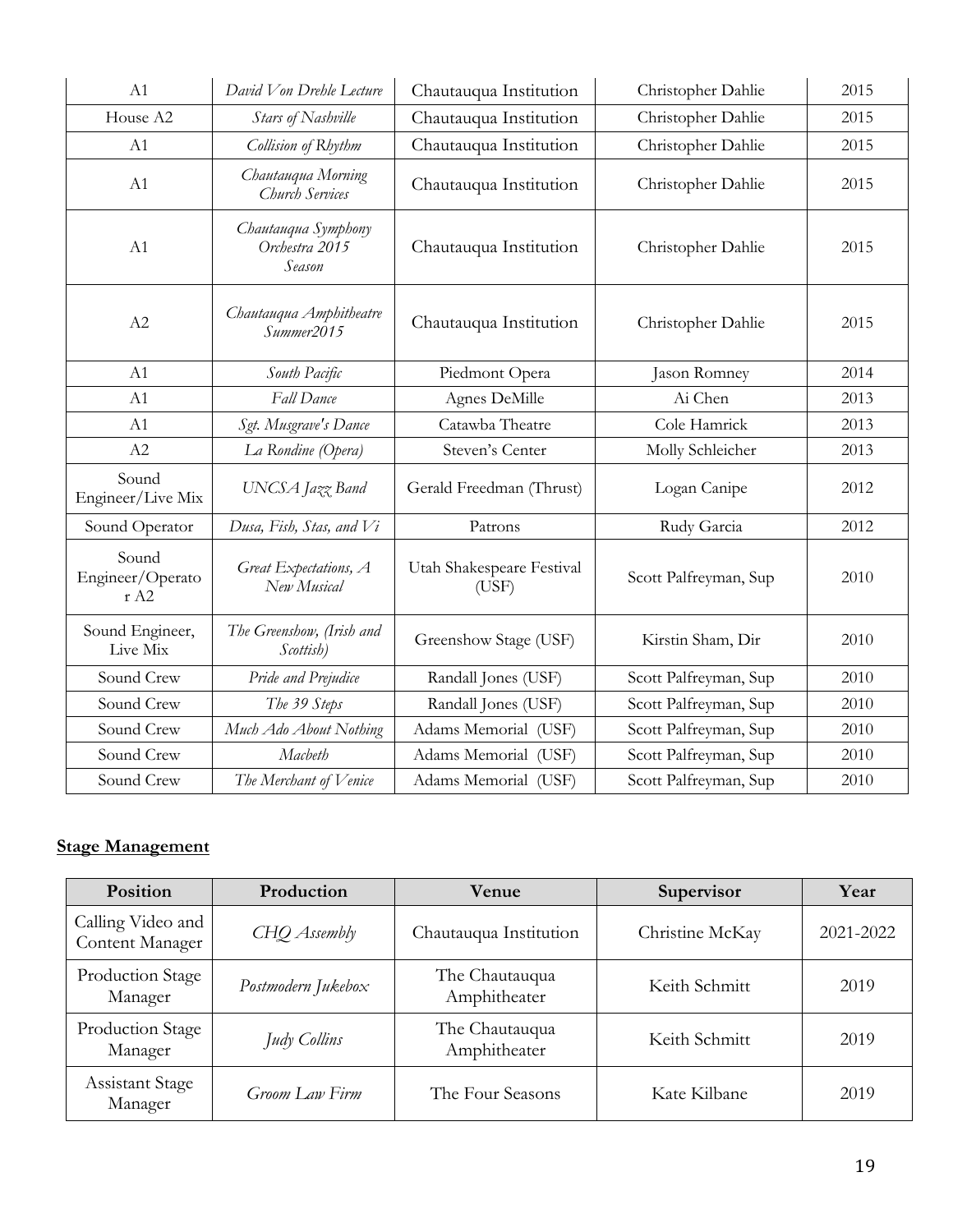| Production Stage<br>Manager       | Old First Night                                            | The Chautauqua<br>Amphitheater            | Keith Schmitt         | 2018    |
|-----------------------------------|------------------------------------------------------------|-------------------------------------------|-----------------------|---------|
| <b>Assistant Stage</b><br>Manager | Groom Law Firm                                             | The Watergate Hotel                       | Kate Kilbane          | 2018    |
| Production<br>Manager             | National Domestic<br><i>Violence Hotline Event</i>         | The National Domestic<br>Violence Hotline | Sonya Robbins Hoffman | 2017    |
| Stage Manager                     | Dirty Rotten Scoundrels                                    | Toland                                    | Mary Leonard, Dir     | 2011    |
| Stage Manager                     | <b>Annett Recital Hall</b><br><b>Senior Recital Series</b> | Annett Recital Hall                       | Dr. Gary Walth, Dir   | 2007-11 |
| Stage Manager                     | The Amazing Adventures<br>of the Marvelous Monkey<br>King! | Frederick                                 | Beth Cherne, Sup      | 2008    |
| Stage Manager                     | Don't Hug Me                                               | The Pump House,<br>Regional Arts Center   | Anne Drecktrah, Dir   | 2007    |
| <b>ASM</b>                        | Bobrauschenbergamerica                                     | Toland                                    | Beth Cherne, Dir      | 2007    |

# **PUBLICATION**

### **Publication**

*Grant Writing for Sound Design Education Programs*

UW-La Crosse Undergraduate Research Spring Semester Journal (2011)

### **Scholarly Presentation**

Grant Writing for Sound Design Education Programs Lecture and Thesis (University of North Carolina School of the Arts)

*Eurydice* A Senior Capstone Project and Presentation

*Lend Me A Tenor!* L.E.D. Lighting Technology Research of London Lecture UW-La Crosse 2011

UW-La Crosse Undergraduate Research Grants 2007 and 2011

### **Published Articles About Me, or My Work**

| 2013 – Current Reviews of Theatre Sound Design Work   |  |
|-------------------------------------------------------|--|
| Please visit: www.justinschmitztheatre.com/press.html |  |

- 2018 **DC Metro Theatre Arts:** *In The Moment: Interview with Sound Designer Justin Schmitz*
- 2017 **Theatre Washington:** *Take Ten: Justin Schmitz*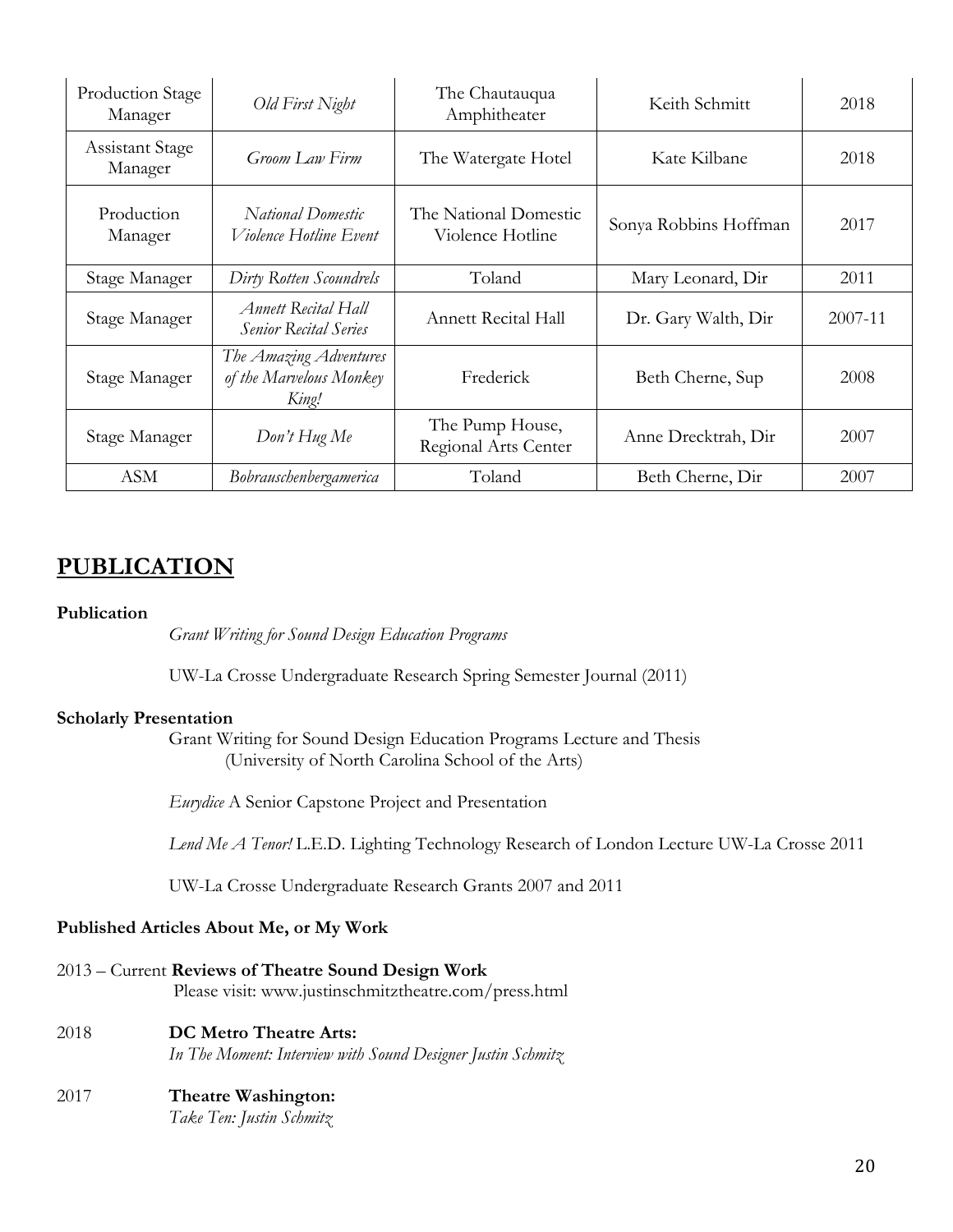| 2013 | Chautauquan Daily:<br>It's Alive! CTC Stages 'Frankenstein" as One-Night Only Radio Play                |
|------|---------------------------------------------------------------------------------------------------------|
| 2013 | Chautauquan Daily:<br>"Dark Radio" Revitalizes Foley Art on CTC Stage                                   |
| 2012 | The Monroe County Democrat:<br>"20 <sup>th</sup> Annual Madrigal Feaste Interests Variety of Students." |
| 2011 | The La Crosse Tribune:<br>"UW-L Senior Has an Ear for Sound Design"                                     |
| 2011 | UW-L Campus Spotlight 2011:<br>"UW-L Theatre Sound Design Student Wins Spot at National Competition."   |

2009 **The La Crosse Tribune:** *"Feel Like Krapp? Find Meaning In Man's Misery."*

# **GRANTS, GIFTS, or CONTRACTS**

| 2020 | Montgomery County Arts and Humanities COVID-19 Artist Support Grant      |
|------|--------------------------------------------------------------------------|
| 2020 | Helping Our Own - TheatreWashington COVID-19 Artist Grant                |
| 2020 | <b>BMC Properties Relief Grant</b>                                       |
| 2020 | <b>Small Business Association Grant</b>                                  |
| 2011 | Lend Me A Tenor, a UK Study of L.E.D. Lighting Technology                |
| 2009 | <i>Krapp's Last Tape, A Directing and Acting Study of Samuel Beckett</i> |
| 2007 | Will You Join Me For Dinner? A Study of Theatrical Directing             |
|      |                                                                          |

# **EDUCATION**

| The University of North Carolina School of the Arts         |
|-------------------------------------------------------------|
| 2015                                                        |
| Master of Fine Arts, Sound Design and Composing for Theatre |

# **The University of Wisconsin – La Crosse**

2011

Bachelor of Arts, Theatre Design and Technology (Major) Stage Management (Minor) Summa Cum Laude

Additional concentrations:

- o Acting
- o Vocal Performance
- o Choral Performance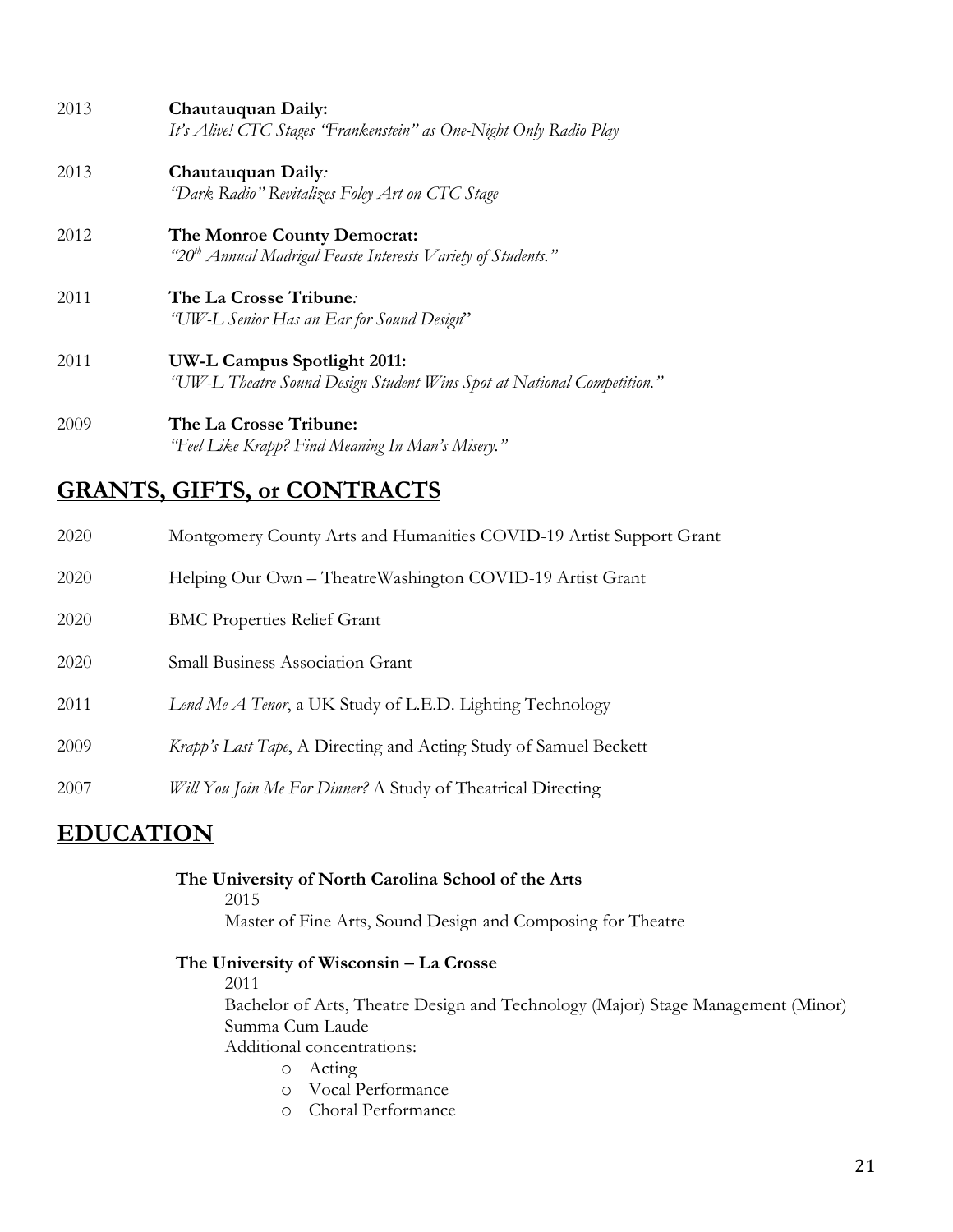Numerous seminars, conferences, and workshops in Sound Design and Stage Management from the American College Theatre Festival Region III, and National Festival at the Kennedy Center in Washington DC.

Vocal Jazz Music Workshops (McNally Smith College, Lawrence University, Millikin University, Southwestern Iowa Community College (SWICC), University of Wisconsin – La Crosse, Luther College)

Private Piano and Voice training (Kindergarten through Undergraduate studies)

# **TEACHING**

### **Development and Scholarly Activity in Support of Teaching**

Advanced research of Grant Writing for Theatrical applications in conjunction with the MFA Thesis requirement a the University of North Carolina School of the Arts, and as inspired by the University of Wisconsin – La Crosse

Sound Design Observership at The John F. Kennedy Center to watch and learn from Nevin Steinberg with *BRIGHT STAR* at its pre-Broadway residency.

**Signature Theatre Company:** Signature In The Schools Teaching Artist and Designer 2018- Current

**Round House Theatre Company:** Teen Performance Company Mentor 2018- Current

**George Mason University**- Guest Lecturer for Sound Design and Freelance Design

**The University of Maryland** – Guest Artist and lecturer Sound Design and Stage Management

**Georgetown University** – Guest Artist and Lecturer in Sound Design

**The Catholic Schools of America**- Guest Artist

**Gallaudet University** – Guest Artist and Lecturer for Sound Design in Deaf Theatre

### **University of North Carolina School of the Arts**

DEP 6811/2811 Sound Design Script Analysis and Pre-Recorded Music Editing

ITP Introductions to Sound Design for the Theatre

ITP Sound Design Seminar Lecturer

### **University of Wisconsin – La Crosse**

Sound Design 1Teaching Assistant

Alumni Connections Mentoring